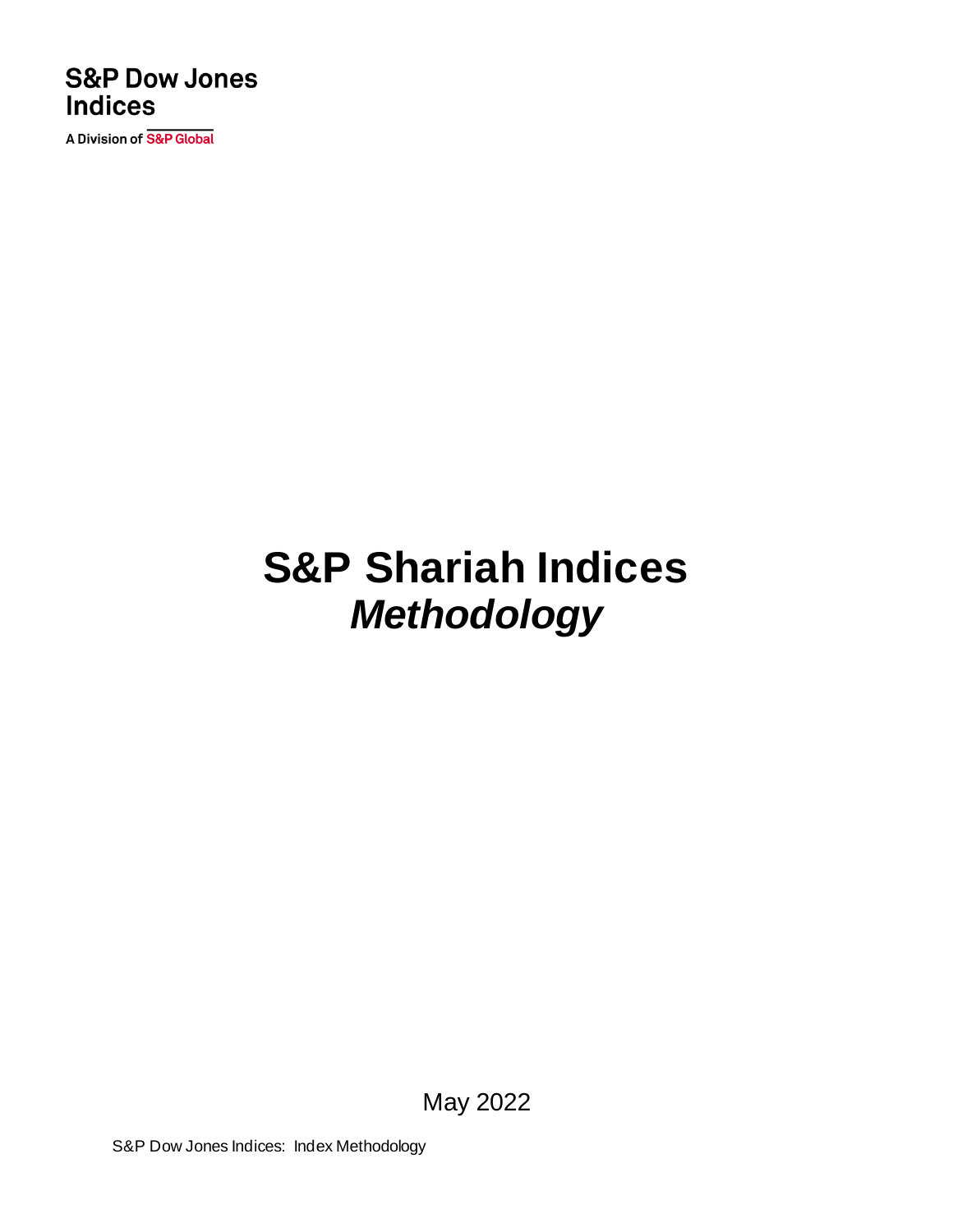## Table of Contents

| Introduction                |                                                                   | 3                       |
|-----------------------------|-------------------------------------------------------------------|-------------------------|
|                             | <b>Index Objective</b>                                            | 3                       |
|                             | <b>Index Family</b>                                               | 3                       |
|                             | <b>Ratings Intelligence Partners</b>                              | 3                       |
|                             | <b>Supporting Documents</b>                                       | $\overline{\mathbf{4}}$ |
| <b>Eligibility Criteria</b> |                                                                   | 5                       |
|                             | <b>Sector-Based Screens</b>                                       | 5                       |
|                             | <b>Accounting-Based Screens</b>                                   | $6\phantom{1}6$         |
|                             | <b>Index Eligibility</b>                                          | 7                       |
| <b>Index Construction</b>   |                                                                   | 9                       |
|                             | <b>Approaches</b>                                                 | 9                       |
|                             | <b>Constituent Selection</b>                                      | 9                       |
|                             | <b>Constituent Weightings</b>                                     | 10                      |
| <b>Index Maintenance</b>    |                                                                   | 11                      |
|                             | Rebalancing                                                       | 11                      |
|                             | <b>Deletions</b>                                                  | 11                      |
|                             | <b>Corporate Actions</b>                                          | 12                      |
|                             | <b>Investable Weight Factor (IWF)</b>                             | 12                      |
|                             | <b>Currency of Calculation and Additional Index Return Series</b> | 12                      |
|                             | <b>Base Dates and History Availability</b>                        | 13                      |
| <b>Index Data</b>           |                                                                   | 14                      |
|                             | <b>Calculation Return Types</b>                                   | 14                      |
| Index Governance            |                                                                   | 15                      |
|                             | <b>Index Committee</b>                                            | 15                      |
| <b>Index Policy</b>         |                                                                   | 16                      |
|                             | <b>Announcements</b>                                              | 16                      |
|                             | <b>Pro-forma Files</b>                                            | 16                      |
|                             | <b>Holiday Schedule</b>                                           | 16                      |
|                             | Rebalancing                                                       | 16                      |
|                             | <b>Unexpected Exchange Closures</b>                               | 16                      |
|                             | <b>Recalculation Policy</b>                                       | 16                      |
|                             | <b>Contact Information</b>                                        | 16                      |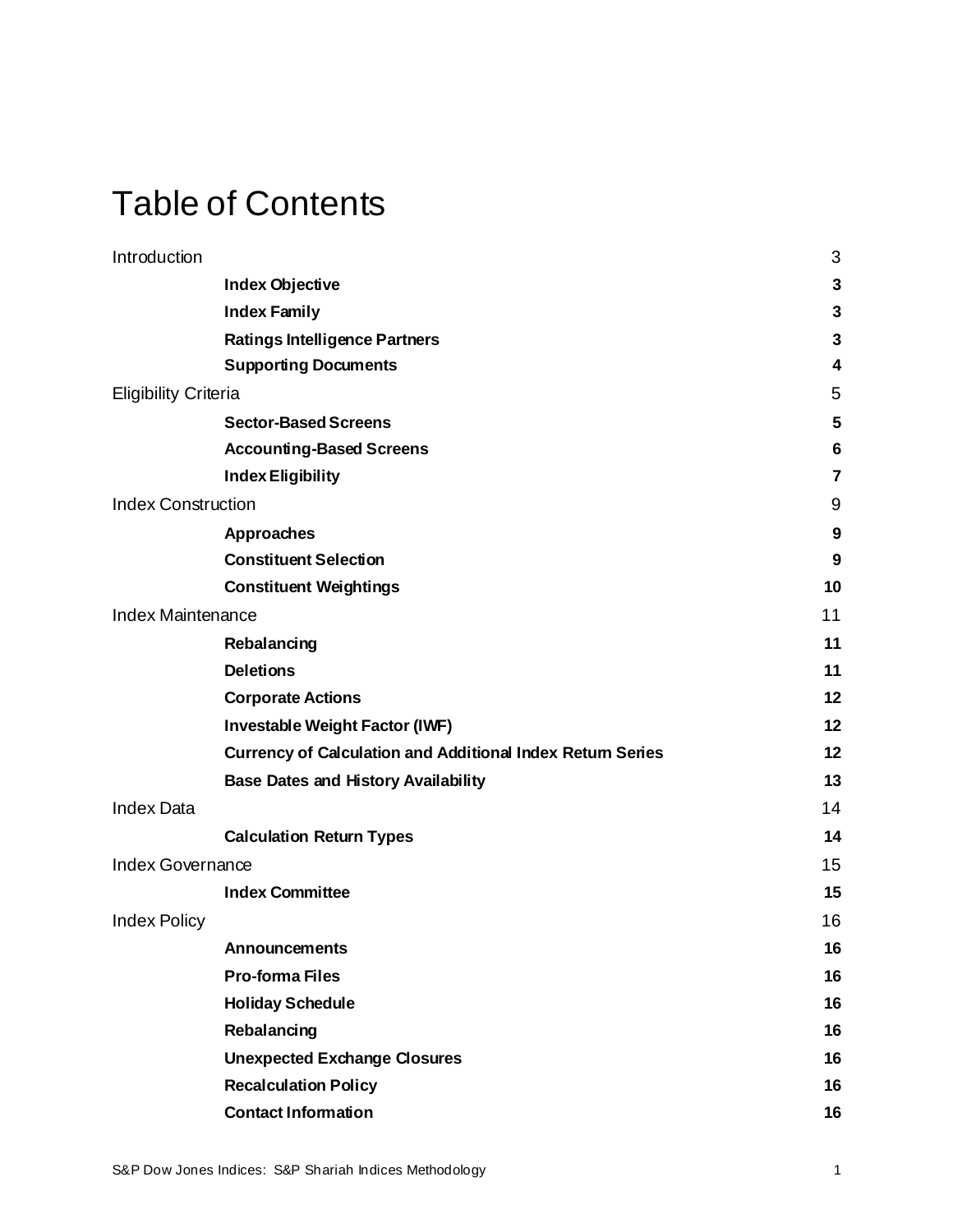| <b>Index Dissemination</b> |                            | 17 |
|----------------------------|----------------------------|----|
|                            | <b>Tickers</b>             | 17 |
|                            | <b>Index Data</b>          | 21 |
|                            | Web site                   | 21 |
| Appendix                   |                            | 22 |
|                            | <b>Methodology Changes</b> | 22 |
| <b>Disclaimer</b>          |                            | 23 |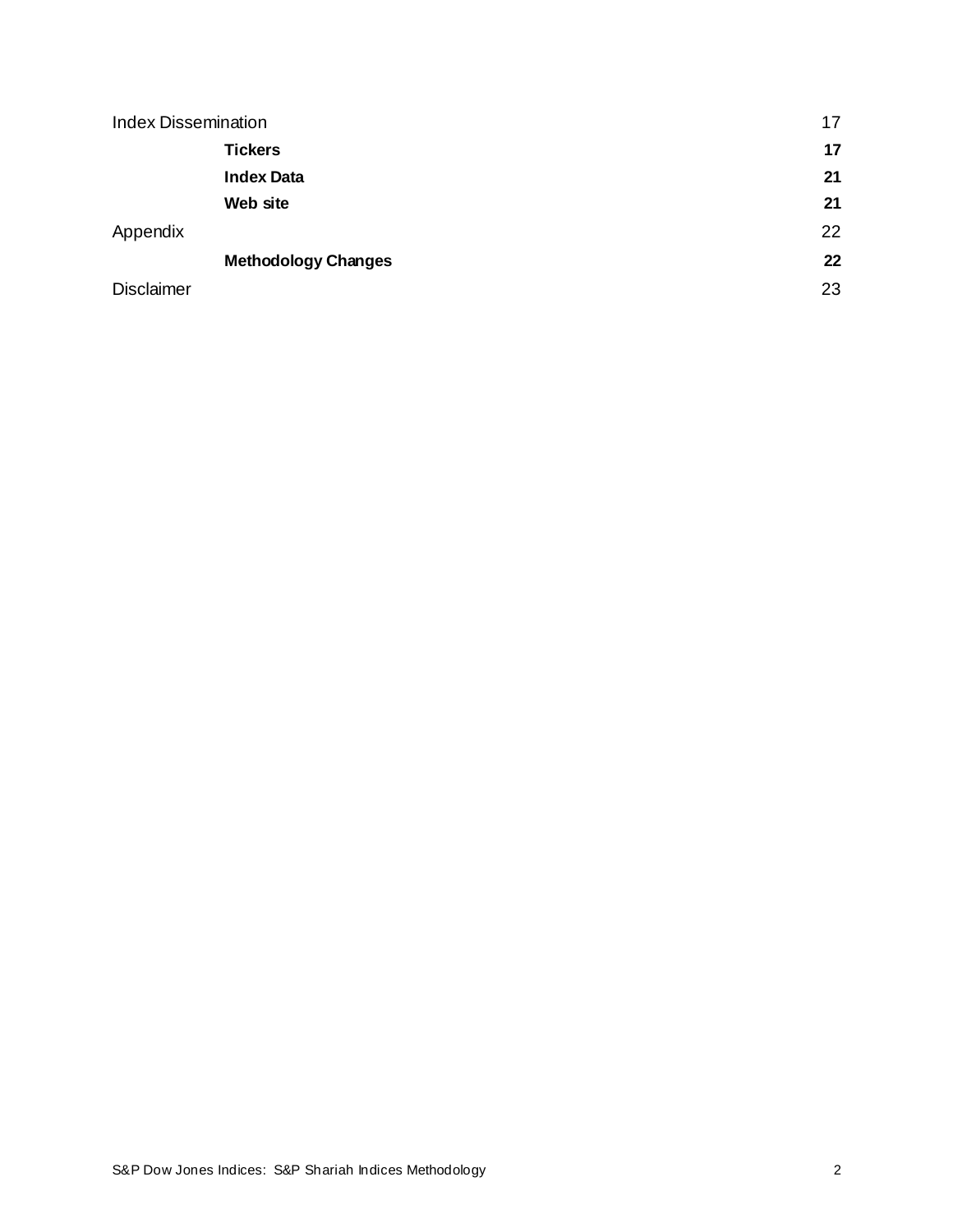## <span id="page-3-0"></span>Introduction

## <span id="page-3-1"></span>**Index Objective**

The S&P Shariah Indices measure the performance of Shariah-compliant companies from an existing S&P index (the "Underlying Index"). Index constituents are float-adjusted market capitalization (FMC) or capped market capitalization weighted, as defined for each index in *Eligibility* Criteria, and Index *Construction*.

The S&P Shariah Dividend Indices measure the performance of companies within the respective Underlying Index that have followed a managed-dividends policy of consistently increasing dividends every year for at least three years, and meet the minimum liquidity requirements as defined in *Eligibility Criteria*. Index constituents are weighted based on indicated annual dividend (IAD) yield.

### <span id="page-3-2"></span>**Index Family**

Shariah is Islamic canonical law and has certain structures regarding finance and commercial activities permitted for Muslims.

The S&P Shariah Indices include the following:

- 
- 
- 
- 
- S&P/TOPIX 150 Shariah S&P BSE 500 Shariah
- 
- S&P BRIC Shariah $<sup>1</sup>$ </sup>
- 
- 
- S&P/IFCI LargeMidCap Shariah
- S&P China LargeMidCap Shariah 10% Capped
- S&P Pan Arab Shariah
- S&P Global All Equity REIT Shariah Capped

## <span id="page-3-3"></span>**Ratings Intelligence Partners**

- S&P 500 Shariah S&P Global BMI Shariah
- S&P Europe 350 Shariah S&P Global Property Shariah
- S&P Global 1200 Shariah S&P Pan Asia Shariah
- S&P Japan 500 Shariah S&P Frontier BMI Shariah
	-
- S&P/TSX 60 Shariah S&P South Africa Composite Shariah
	- S&P GCC Composite Shariah Dividend Index
- S&P Global Infrastructure Shariah S&P Pan Arab Composite Shariah Dividend Index
- S&P GCC Shariah S&P High Yield Dividend Aristocrats Shariah
	- S&P Global 1200 ESG Shariah
	- S&P 500 ESG Shariah
	- S&P Europe 350 ESG Shariah
	- S&P Global LargeMidCap ESG Shariah
	- S&P Developed LargeMidCap ESG Shariah

Ratings Intelligence Partners (RI) is a consulting company specializing in solutions for the global Islamic investment market. Its team consists of qualified Islamic researchers who work directly with a Shariah Supervisory Board, which is a board of Islamic scholars serving to interpret business issues and recommend actions related to business decisions for the indices. The members are: <sup>2</sup>

- Dr. Muhammad Ali El-Gari PhD in Economics from the University of California, U.S.A.
- Dr. Nazih Hammad PhD in Islamic Law from the University of Cairo, Egypt.

<sup>1</sup> For information on the S&P BRIC Shariah please see the S&P BRIC Shariah Methodology document located on our Web site, *[www.spglobal/spdji.com.](http://www.spdji.com/)*

 $^2$  The membership of the Shariah Supervisory Board is not fixed and can change. If a membership change does occur the methodology will be updated to reflect the current constitution of the Board.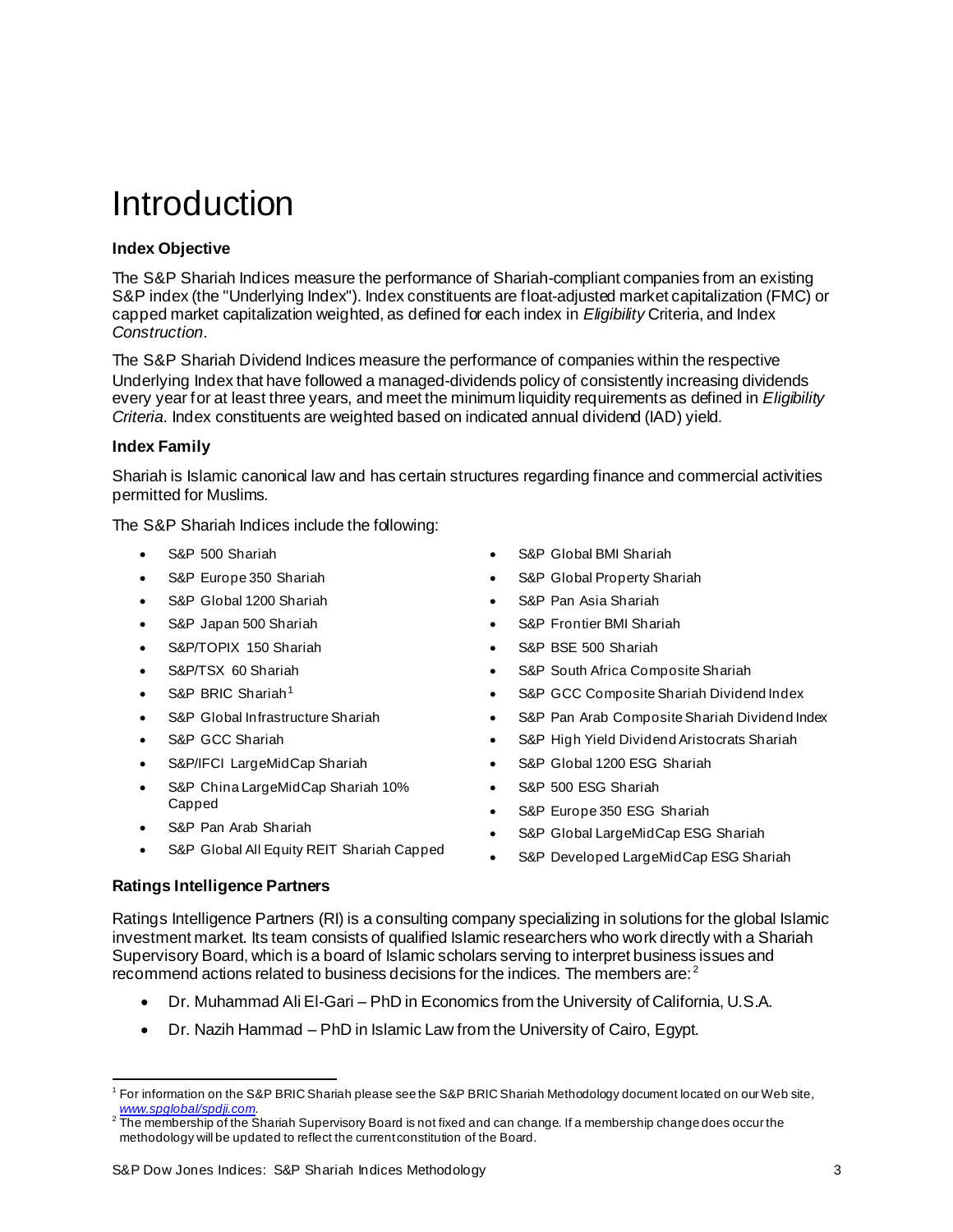• Dr. Mohammad Amin Ali-Qattan – PhD in Islamic Banking, University of Birmingham, United Kingdom.

### <span id="page-4-0"></span>**Supporting Documents**

This methodology is meant to be read in conjunction with supporting documents providing greater detail with respect to the policies, procedures and calculations described herein. References throughout the methodology direct the reader to the relevant supporting document for further information on a specific topic. The list of the main supplemental documents for this methodology and the hyperlinks to those documents is as follows:

| <b>Supporting Document</b>                            | URL                                            |
|-------------------------------------------------------|------------------------------------------------|
| S&P Dow Jones Indices' Equity Indices Policies &      | <b>Equity Indices Policies &amp; Practices</b> |
| Practices Methodology                                 |                                                |
| S&P Dow Jones Indices' Index Mathematics              | <b>Index Mathematics Methodology</b>           |
| Methodology                                           |                                                |
| S&P Dow Jones Indices' Float Adjustment               |                                                |
| Methodology                                           | <b>Float Adjustment Methodology</b>            |
| S&P Dow Jones Indices' Global Industry Classification |                                                |
| Standard (GICS) Methodology                           | <b>GICS Methodology</b>                        |

This methodology was created by S&P Dow Jones Indices to achieve the aforementioned objective of measuring the underlying interest of each index governed by this methodology document. Any changes to or deviations from this methodology are made in the sole judgment and discretion of S&P Dow Jones Indices so that the index continues to achieve its objective.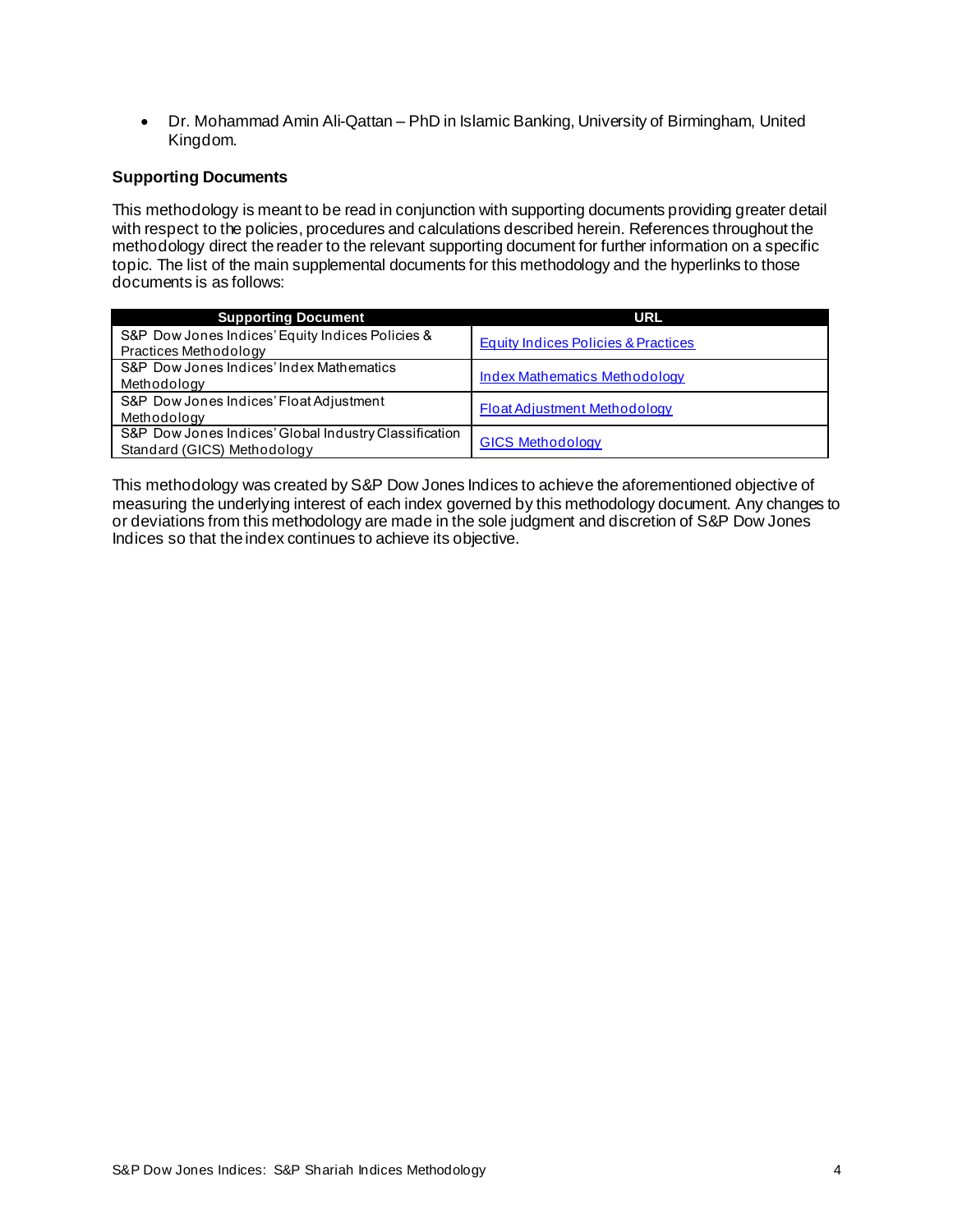## <span id="page-5-0"></span>Eligibility Criteria

Each underlying index is screened for compliance with the below Shariah-based rules by RI. Underlying index constituents passing these screens form the eligible universe for each index.

*For more information regarding Shariah excluded business activities please visit the Ratings Intelligence Web site[, https://www.ratingsintelligence.com/shariah-screening.html](https://www.ratingsintelligence.com/shariah-screening.html)*.

### <span id="page-5-1"></span>**Sector-Based Screens**

Business activities related to the following are excluded:

- 1. Advertising
	- Advertisers of pork, alcohol, gambling, tobacco, and all other non-Islamic activities
	- Advertising means and modes which contravene the tenets of Islam
- 2. Media & Entertainment
	- Producers, distributors and broadcasters of music, movies, television shows and musical radio shows
	- Cinema operators

Exceptions:

- o News Channels
- o Newspapers
- o Sports Channels
- o Children's Channels
- o Educational Channels
- 3. Alcohol
- 4. Financial Services, except:
	- Islamic Banks
	- Islamic Financial Institutions
	- Islamic Insurance Companies
		- Defined as a company having:
			- Shariah Committee or Shariah scholar to supervise all activities
			- All products are Islamic
			- All investments and non-operating business activities of the company are Islamic
			- Passes accounting-based screens
- 5. Gambling
- 6. Pork related activities
- 7. Pornography
- 8. Tobacco
- 9. Trading of gold and silver as cash on deferred basis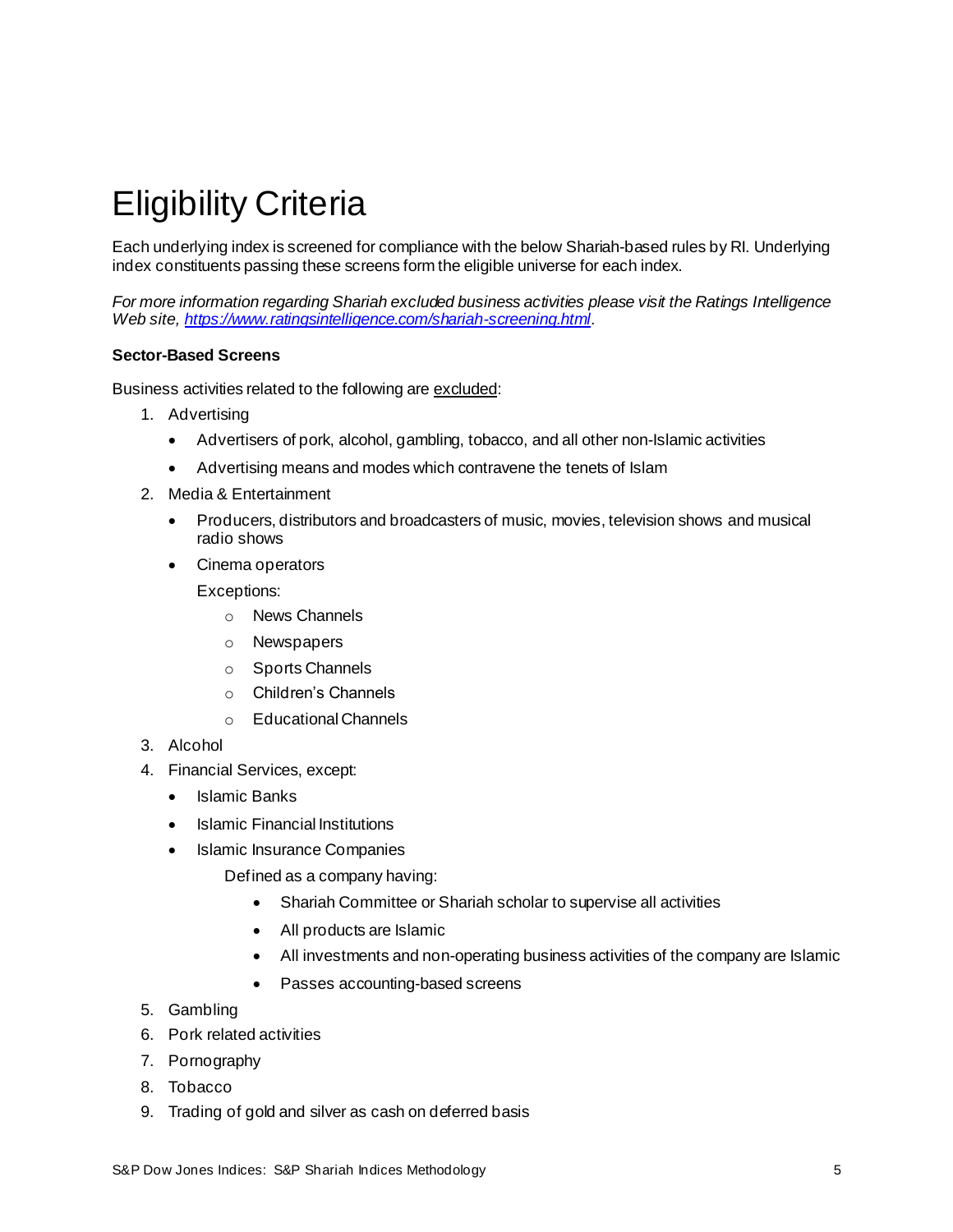**Revenue Share from Non-Compliant Activities.** If a company derives less than 5% of its total business incomes (excluding interest income) from non-permissible business sectors, it may be tolerated and the company will still be deemed to have passed the Level One Core Business Sector-Based Screens:

(Non-Permissible Income other than Interest Income) / Revenue < 5%

During the selection process, each company's latest financial statement is reviewed to ensure that the company is not involved in any non-Shariah compliant activities, regardless of whether the latest statement is a quarterly, semi-annual or annual statement. If the latest statement is available in all three of these frequencies an annual statement will likely be used, as these are more likely to be audited. Those that are found to be non-compliant are screened out. The above industries are not considered Shariah-compliant and would not be permissible for investment by Shariah compliant investors.

## <span id="page-6-0"></span>**Accounting-Based Screens**

After removing companies with non-compliant business activities, the remaining companies are examined for compliance with certain financial ratios. Three areas of focus are leverage, cash, and the share of revenues derived from non-compliant activities. All of these are subject to evaluation on an ongoing basis.

Stocks deemed compliant at the prior evaluation period that exceed the maximum ratio for any accounting-based screen at the current evaluation period remain compliant if the ratio is within two percentage points of the maximum allowed. However, if the maximum is breached for three consecutive evaluation periods the stock will be deemed non-compliant. If any of the ratios are above the twopercentage point buffer limit, the stock is deemed non-compliant immediately.

Stocks deemed non-compliant at the prior evaluation period that pass all accounting-based screens at the current evaluation period remain non-compliant if any ratio is within two percentage points of the maximum allowed. However, if the stock satisfies all three ratios for three consecutive evaluation periods the stock will be deemed compliant. If all three ratios are below the two-percentage point buffer limit, the stock is deemed compliant immediately.

Such accounting-based screens are not applicable to companies which are run on a fully Shariah compliant basis and such companies shall be considered compliant. Such companies may be characterized by (the list below is indicative, non-exhaustive and reviewed on a case-by-case basis):

- Having a Shariah Supervisory Board
- All transactions (business and financial) are in accordance with Shariah principles
- Incorporated and managed in a fully Shariah compliant manner

**Leverage Compliance.** This is measured as:

Debt / Market Value of Equity (36-month average) < 33 %

**Cash Compliance.** Certain rules related to cash holdings must be met. These are:

Accounts Receivables / Market value of Equity (36-month average) < 49 %

(Cash + Interest Bearing Securities) / Market value of Equity (36-month average) < 33%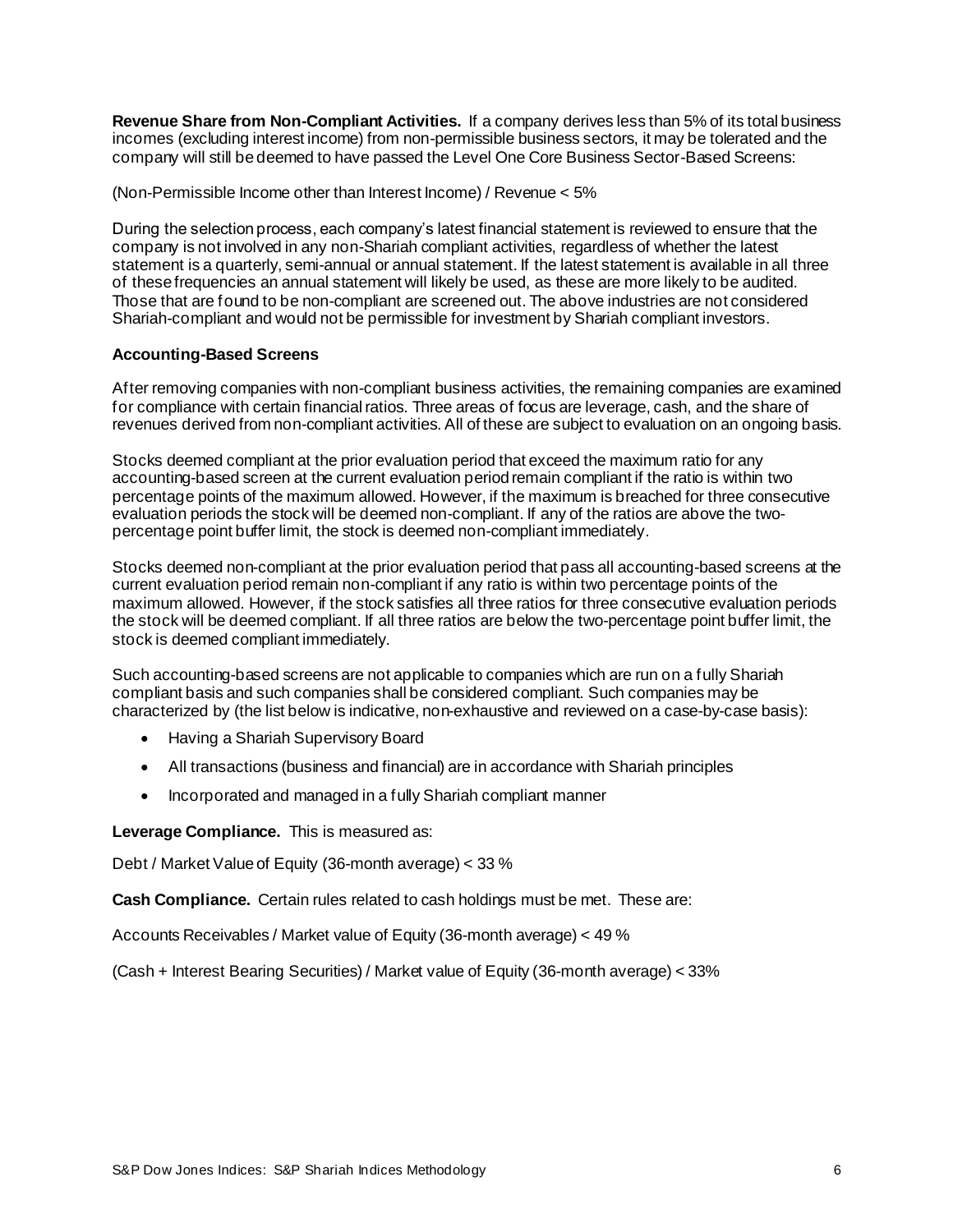**Dividend Purification Ratio.** This ratio is provided to investors for purification purposes, it is calculated as:

Dividends \* (Non-Permissible Revenue<sup>3</sup> / Total Revenue)

### <span id="page-7-0"></span>**Index Eligibility**

Generally, stocks are first constituents of an underlying index. The underlying index is screened for Shariah compliance, with only compliant stocks remaining in the Shariah index. The table below lists those indices in the family that are Shariah screens of an underlying index:

| <b>Index</b>                                | <b>Underlying Index</b>               |
|---------------------------------------------|---------------------------------------|
| S&P 500 Shariah                             | S&P 500                               |
| S&P Europe 350 Shariah                      | S&P Europe 350                        |
| S&P Global 1200 Shariah                     | S&P Global 1200                       |
| S&P Japan 500 Shariah                       | S&P Japan 500                         |
| S&P/TOPIX 150 Shariah                       | S&P/TOPIX 150                         |
| S&P/TSX 60 Shariah                          | S&P/TSX 60                            |
| <b>S&amp;P GCC Shariah</b>                  | S&P GCC                               |
| S&P/IFCI LargeMidCap Shariah                | S&P/IFCI LargeMidCap                  |
| S&P Pan Arab Shariah                        | S&P Pan Arab                          |
| S&P Global BMI Shariah                      | S&P Global BMI                        |
| <b>S&amp;P Global Property Shariah</b>      | <b>S&amp;P Global Property</b>        |
| S&P Frontier BMI Shariah                    | <b>S&amp;P Frontier BMI</b>           |
| S&P BSE 500 Shariah                         | <b>S&amp;P BSE 500</b>                |
| S&P South Africa Composite Shariah          | <b>S&amp;P South Africa Composite</b> |
| S&P High Yield Dividend Aristocrats Shariah | S&P High Yield Dividend Aristocrats   |
| <b>S&amp;P BRIC Shariah</b>                 | <b>S&amp;P BRIC</b>                   |
| S&P Global LargeMidCap ESG Shariah          | S&P Global LargeMidCap ESG            |
| S&P 500 ESG Shariah                         | <b>S&amp;P 500 ESG</b>                |
| S&P Europe 350 ESG Shariah                  | S&P Europe 350 ESG                    |
| S&P Global 1200 ESG Shariah                 | S&P Global 1200 ESG Index             |

Each of the underlying indices has its own eligibility criteria.

*For details on the eligibility requirements of the underlying indices, please refer to their respective methodology documents.*

The following indices in the index family are not simple Shariah screens of an underlying index.

**S&P BRIC Shariah.** Please refer to the index's methodology document for more information on the eligibility for this index.

**S&P China LargeMidCap Shariah 10% Capped.** The index universe consists of all the constituents of the S&P China LargeMidCap Index adjusted for any composition changes at each rebalancing.

**S&P Global Infrastructure Shariah.** The index universe consists of the eligible universe of the S&P Global Infrastructure Index.

*For information on the rebalancing frequency of the S&P Global Infrastructure Index, please refer to S&P Dow Jones Indices' S&P Thematic Indices Methodology located on our Web site, [www.spglobal/spdji.com](http://www.spdji.com/).*

**S&P Pan Asia Shariah.** The index universe consists of the top 15 largest components, as ranked by FMC, within each country of the S&P Pan Asia BMI, excluding Australia, Japan, and New Zealand, and is

 $3$  Non-permissible revenue includes all forms of revenue or income that are considered non-permissible from a Shariah perspective (e.g., alcohol sales, gambling revenue, etc.) and includes any income generated from interest.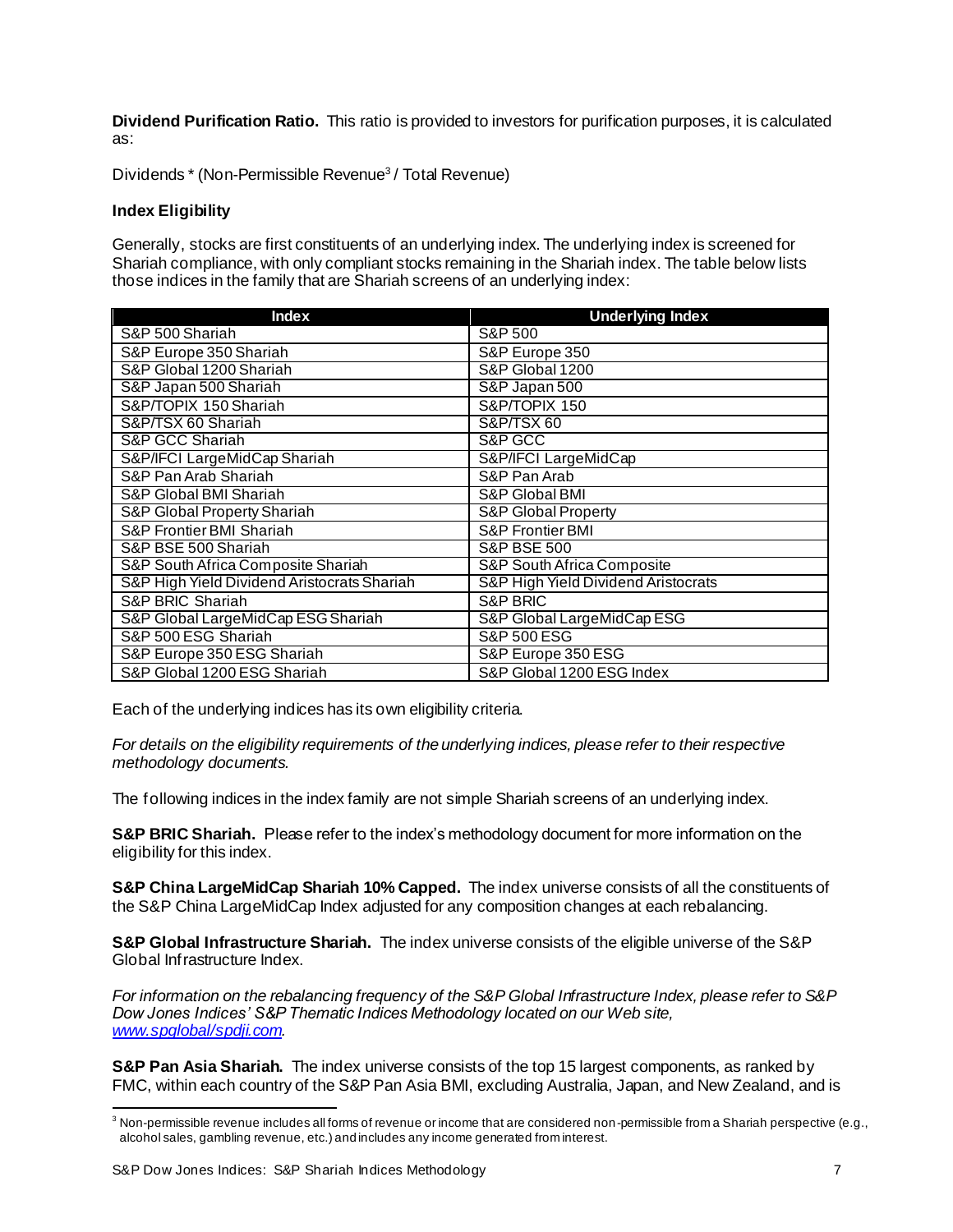updated annually with a reference date as of the last business day of August. All stocks in the index universe are screened for Shariah compliance.

**S&P 500 Shariah Industry Exclusions.** The index universe consists of all the constituents in the S&P 500 Shariah, excluding companies classified as part of GICS sub-industries 20101010 (Aerospace & Defense), 40203040 (Financial Exchanges & Data), and 45102020 (Data Processing & Outsourced Services).

**S&P Global All Equity REIT Shariah Capped.** The index universe consists of all constituents of the S&P Global BMI Shariah Index classified as part of the GICS Equity Real Estate Investment Trusts (REITs) Industry (GICS Code: 601010<sup>4</sup>).

**S&P Shariah Dividend Indices.** To qualify for membership, a stock must satisfy the following criteria during the index rebalancing:

• Be a constituent of the respective underlying index as detailed in the table below.

| Index                                         | Underlying Index                     |
|-----------------------------------------------|--------------------------------------|
| S&P GCC Composite Shariah Dividend Index      | S&P GCC Composite Shariah Index      |
| S&P Pan Arab Composite Shariah Dividend Index | S&P Pan Arab Composite Shariah Index |

- Have increased dividends or maintained stable dividends every year for at least three consecutive years.
- Have a maximum 100% and non-negative dividend payout ratio for new index constituents and a non-negative dividend payout ratio for existing index constituents.
	- $\circ$  The dividend payout ratio is calculated as the annual Dividend Per Share divided by the annual Earnings Per Share (EPS), using data from each company's most recent fiscal year as of the rebalancing reference date.
	- $\circ$  A dividend payout ratio is considered negative when the annual EPS is negative.
- Have an average daily value traded (ADVT) of at least US\$ 0.2 million for the three-months prior to the rebalancing reference date.

<sup>4</sup> Prior to September 2016 the GICS Industry Code was 404020.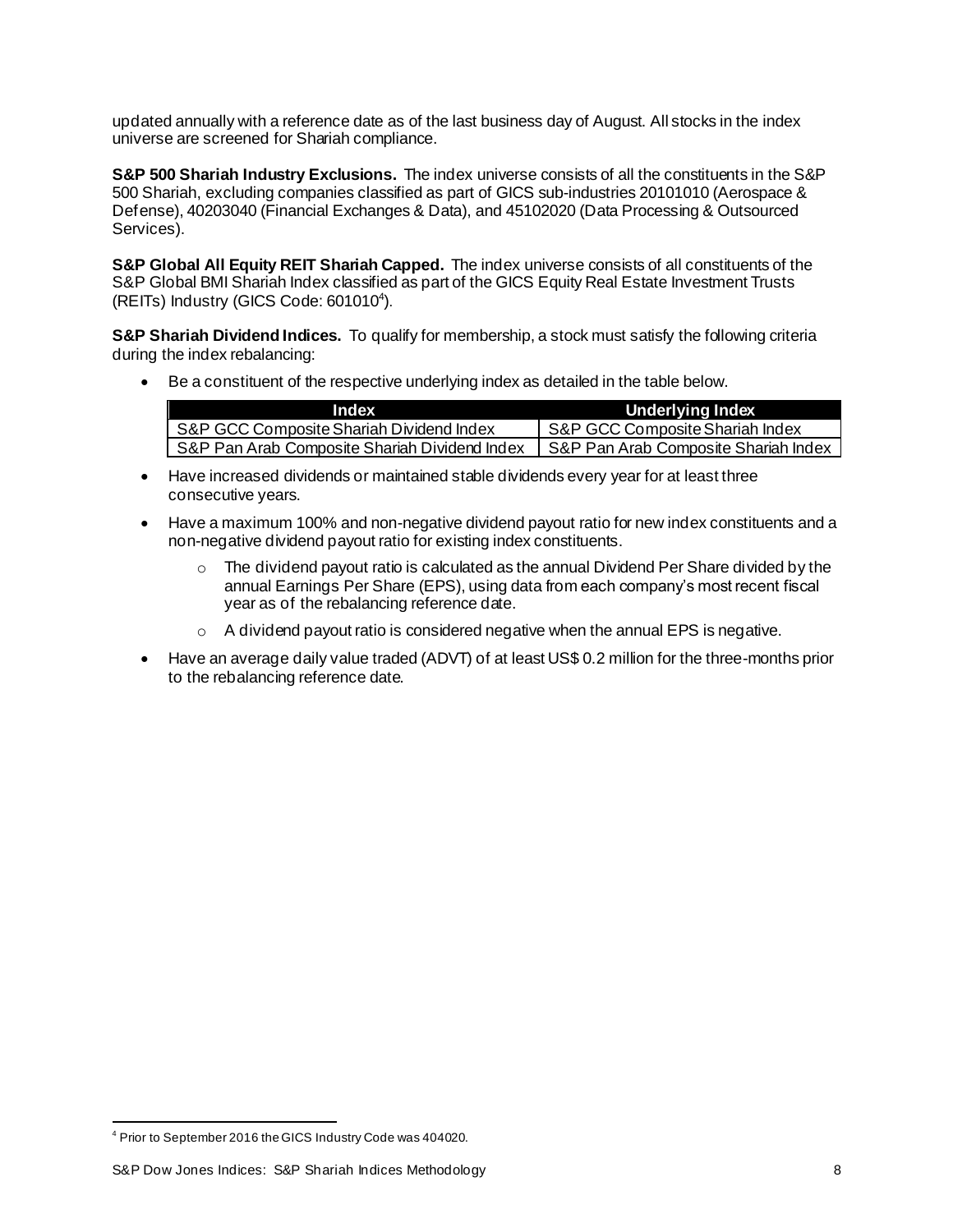## <span id="page-9-0"></span>Index Construction

## <span id="page-9-1"></span>**Approaches**

The S&P Shariah Indices are FMC indices.

The S&P Shariah Dividend Indices are calculated based on a non-market capitalization weighting scheme using the divisor methodology used in S&P Dow Jones' equity indices. Constituents are weighted based on IAD yield. At each rebalancing, stocks are weighted and assigned index shares based on closing prices nine calendar days prior to the rebalancing effective date. Since index shares are assigned based on prices nine calendar days prior to the rebalancing, the actual weight of each stock at the rebalancing differs from these weights due to market movements.

The S&P High Yield Dividend Aristocrats Shariah Index is calculated in the same manner as the S&P High Yield Dividend Aristocrats Index.

*For more information on the calculation of the S&P High Yield Dividend Aristocrats Index, please refer to the S&P High Yield Dividend Aristocrats Index Methodology located on our Web site, [www.spglobal/spdji.com](http://www.spdji.com/).*

*For more information on the index calculation methodology for the S&P Global Infrastructure Shariah Index, S&P Shariah Dividend Indices and S&P High Yield Dividend Aristocrats Shariah Index, please refer to the Non-Market Capitalization Weighted Indices section of S&P Dow Jones Indices' Index Mathematics Methodology.*

## <span id="page-9-2"></span>**Constituent Selection**

Except for the following indices, at each rebalancing, all stocks in an underlying index are selected and form each S&P Shariah Index.

**S&P Shariah Dividend Indices.** Eligible stocks are ranked by IAD yield; the 30 highest yielding stocks become the constituents of the respective S&P Shariah Dividend Index, subject to a minimum of two stocks per country if there are two or more eligible stocks from that country.

- To ensure full regional representation in the S&P Pan Arab Composite Shariah Dividend Index, if there are no eligible constituents for a member country, the eligibility requirements for that country are relaxed as follows:
	- $\circ$  The requirement to maintain stable or increasing dividends is reduced from three years to two.
	- $\circ$  If, following the above rule relaxation there are still no eligible constituents, the threemonth ADVT requirement is reduced from US\$ 0.2 million to US\$ 0.1 million.
	- $\circ$  If, following the above rule relaxations, there are still no eligible constituents from an unrepresented country, no further relaxations will be made and the country will remain unrepresented in the index.

The reference date for IAD yield and ADVT is the close of the month prior to the rebalancing month. All dividend criteria are based on regular cash dividends as determined by S&P Dow Jones Indices.

**Index Construction.** The top 30 stocks by indicated dividend yield are selected for inclusion in the index, subject to buffers designed to limit turnover by favoring current index constituents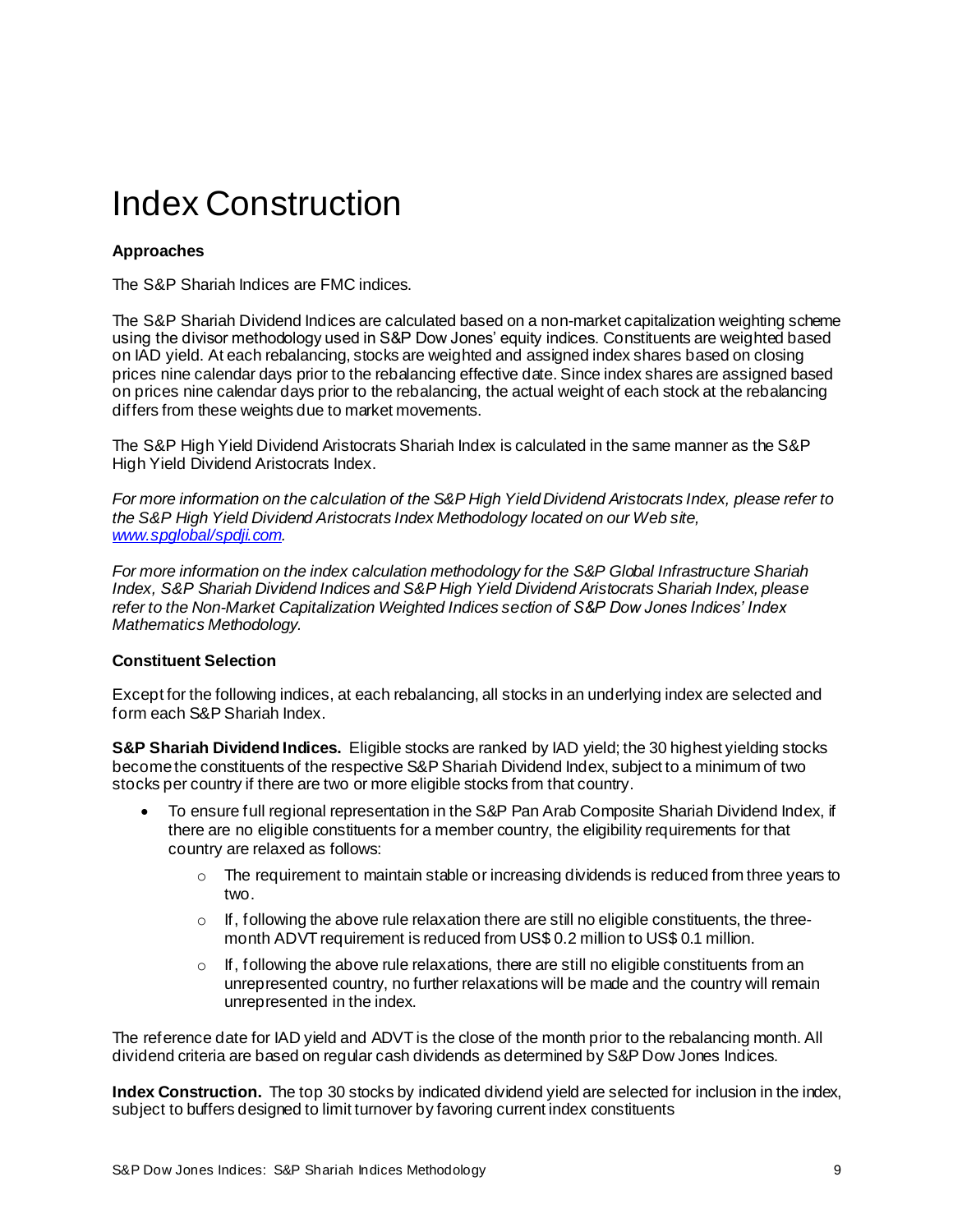- 1. Stocks in the index universe are ranked in descending order by IAD yield.
- 2. The top 25 highest-ranking are selected and included in the index. Current index constituents ranked within the top 35 are selected in order until the target count reaches 30.
- 3. If, following Step 3, the target count has not been reached, non-constituents not already selected in Step 2 are added to the index based on IAD yield ranking until the constituent count is reached.

Additionally, If the number of eligible stocks is less than the target of 30, then constituents of the respective underlying index with a history of increased or stable dividends for more than two years, and satisfying all other index eligibility criteria, are added in decreasing order of IAD yield until the target constituent count of 30 stocks is reached. If the target constituent count is not met at this point the index can contain less than 30 companies.

**S&P Global All Equity REIT Shariah Capped.** At each rebalancing, the eligible stocks in the index universe are selected and form the index.

## <span id="page-10-0"></span>**Constituent Weightings**

Except for the following indices, at each rebalancing, the S&P Shariah Indices are FMC weighted:

- **S&P Shariah Dividend Indices.** The indices are IAD yield weighted.
- **S&P South Africa Composite Shariah Capped Index.** Constituents are FMC weighted, subject to a single constituent weight cap of 10% of the total index weight.
- **S&P China LargeMidCap Shariah 10% Capped Index** and **S&P Global Infrastructure Shariah**. Constituents are FMC weighted, subject to a cap of 10% of the total index weight.
- **S&P High Yield Dividend Aristocrats Shariah Index.** Constituents' weights flow through from the parent index, but with excess weight from non-compliant companies redistributed proportionally to all index components.
- **S&P Global All Equity REIT Shariah Capped Index.** The reference date for prices used for the weighting process is after the close of the Wednesday prior to the second Friday of the rebalancing month. Constituents are weighted according to the following process:
	- 1. With prices reflected on the rebalancing reference date, adjusted for any applicable corporate actions, and membership, shares outstanding, and IWFs as of the rebalancing effective date, each constituent is FMC weighted.
	- 2. If any single constituent's weight exceeds 12%, the constituent's weight is capped at 12%. Any excess weight is proportionally redistributed to all uncapped constituents, and if necessary, the process is repeated iteratively until no company breaches the company capping rule.
	- 3. If the aggregate weight of all constituents with weights greater than 4.9% exceeds 50% of the total index weight, then the aggregate weight of those constituents is capped at 50%.

To perform the capping, all companies are ranked in descending order of their float-adjusted market capitalization weights and the company with the smallest weight above 4.9% is reduced either until the rule is satisfied or it reaches 4.9%. Any excess weight is proportionally redistributed to all uncapped constituents, and if necessary, the process is repeated iteratively until the aggregate weight of all constituents with weights greater than 4.9% no longer exceeds 50%.

4. Index share amounts are assigned to each constituent to arrive at the weights calculated above. Since index shares are assigned based on prices on the reference date, the actual weight of each constituent at the rebalancing differs somewhat from these weights due to market movements.

*For more information on index calculation methodology, please refer to S&P Dow Jones Indices' Index Mathematics Methodology*.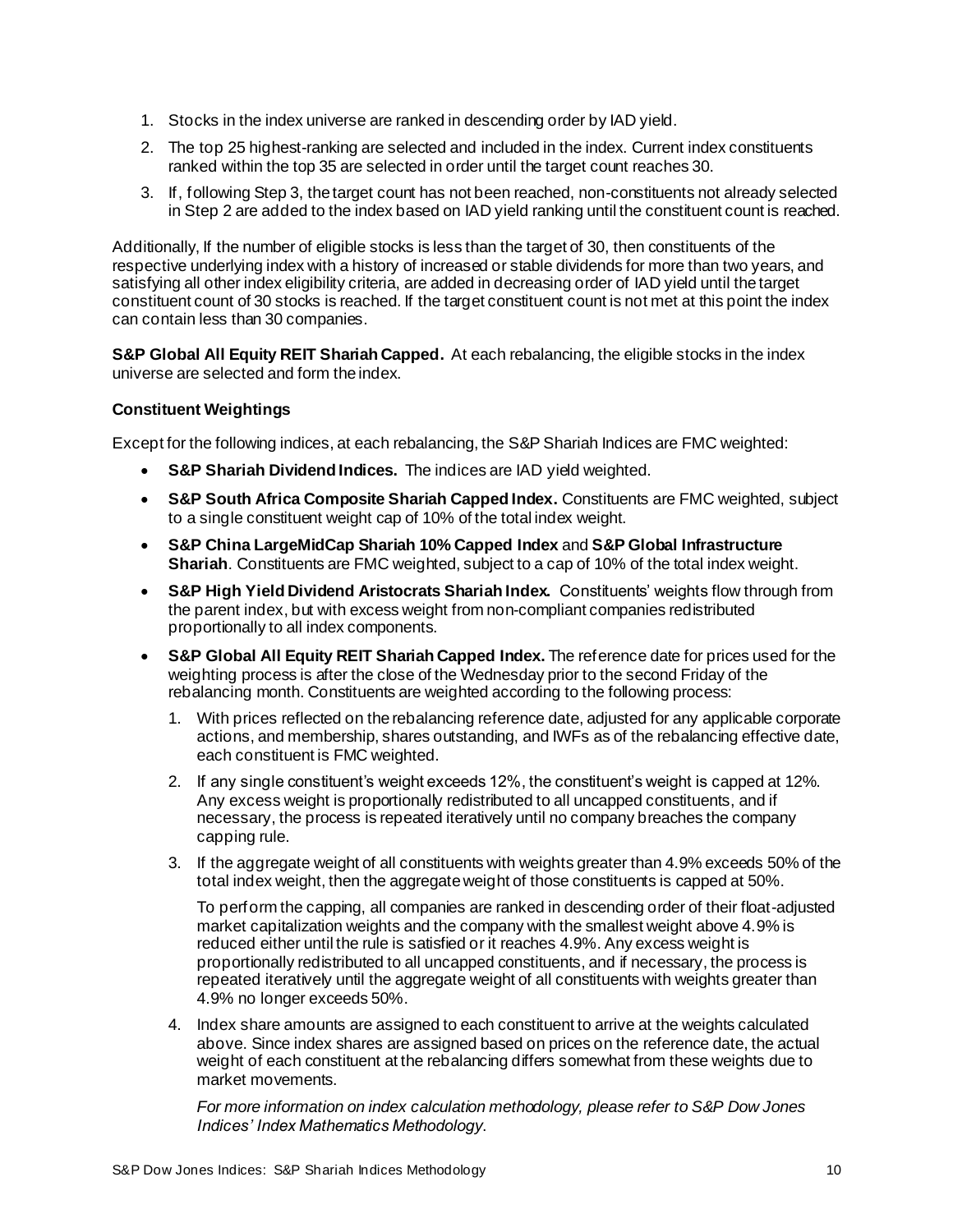## <span id="page-11-0"></span>Index Maintenance

## <span id="page-11-1"></span>**Rebalancing**

**S&P Shariah Dividend Indices.** Index constituents are rebalanced effective after the last business day of July.

**S&P South Africa Composite Shariah Capped Index.** The index reconstitutes annually, effective at the open of the Monday following the third Friday in September, coinciding with the annual review of underlying index. In addition, the S&P South Africa Composite Shariah Capped is re-weighted on a quarterly basis, effective after the close of the third Friday in March, June, September, and December. The reference dates for constituent selection are the last trading day of February, May, August, and November.

**S&P China LargeMidCap Shariah 10% Capped Index** and **S&P Global Infrastructure Shariah**. Index constituents are rebalanced and capped, if necessary, on a monthly basis, effective prior to the open of the Monday following the third Friday of the month. The reference date for prices used for the weighting process is after the close of the Wednesday prior to the second Friday of the rebalancing month.

**S&P High Yield Dividend Aristocrats Shariah Index.** The index undergoes a major reconstitution once a year in January, coinciding with the annual review of the qualifying universe. The reference date for such additions and deletions is after the closing of the last trading date of December. Index constituent changes occur after the closing of the last business day of January. Minor quarterly rebalancings occur in April, July, and October. Index constituent weight adjustments occur after the closing of the last business days of January, April, July, and October, based on indicated yield.

**S&P Global All Equity REIT Shariah Capped Index.** Index constituents are rebalanced and capped, if necessary, on a monthly basis, effective prior to the open of the Monday following the third Friday of the month.

Updates due to changes in compliance are applied once a month at the open of trading of the Monday following the third Friday of each month.

Constituents of the S&P Shariah Indices are also constituents of the underlying S&P Dow Jones Indices' global indices. As such, specific changes to index constituents – such as share changes, IWF changes, dividend distributions, price adjustments, etc. – follow the policy of the respective regional index.

When a stock is replaced by another stock, the index divisor is adjusted so the change in index market value that results from the addition or deletion does not change the index level.

## <span id="page-11-2"></span>**Deletions**

**S&P Shariah Dividend Indices.** If an index constituent is deleted from the respective underlying index (due to a corporate action, monthly Shariah compliance review, etc.), it is also simultaneously removed from the S&P Shariah Dividend Index.

The composition of each S&P Shariah Dividend Index is also reviewed in January, April, and October, where constituents are screened to ensure their continuous payment of dividends. Any index constituent which has omitted its most recent dividend is removed from the index. If the number of constituents is less than 25, the index undergoes a rebalancing using the same criteria as the regular annual rebalancing. In such cases, the rebalancings are implemented after the close of the last business day of January, April, and October. The reference date for the universe and ADVT is the close of the month prior to the rebalancing month. The reference date for all other data is the close of the month prior to the July rebalancing.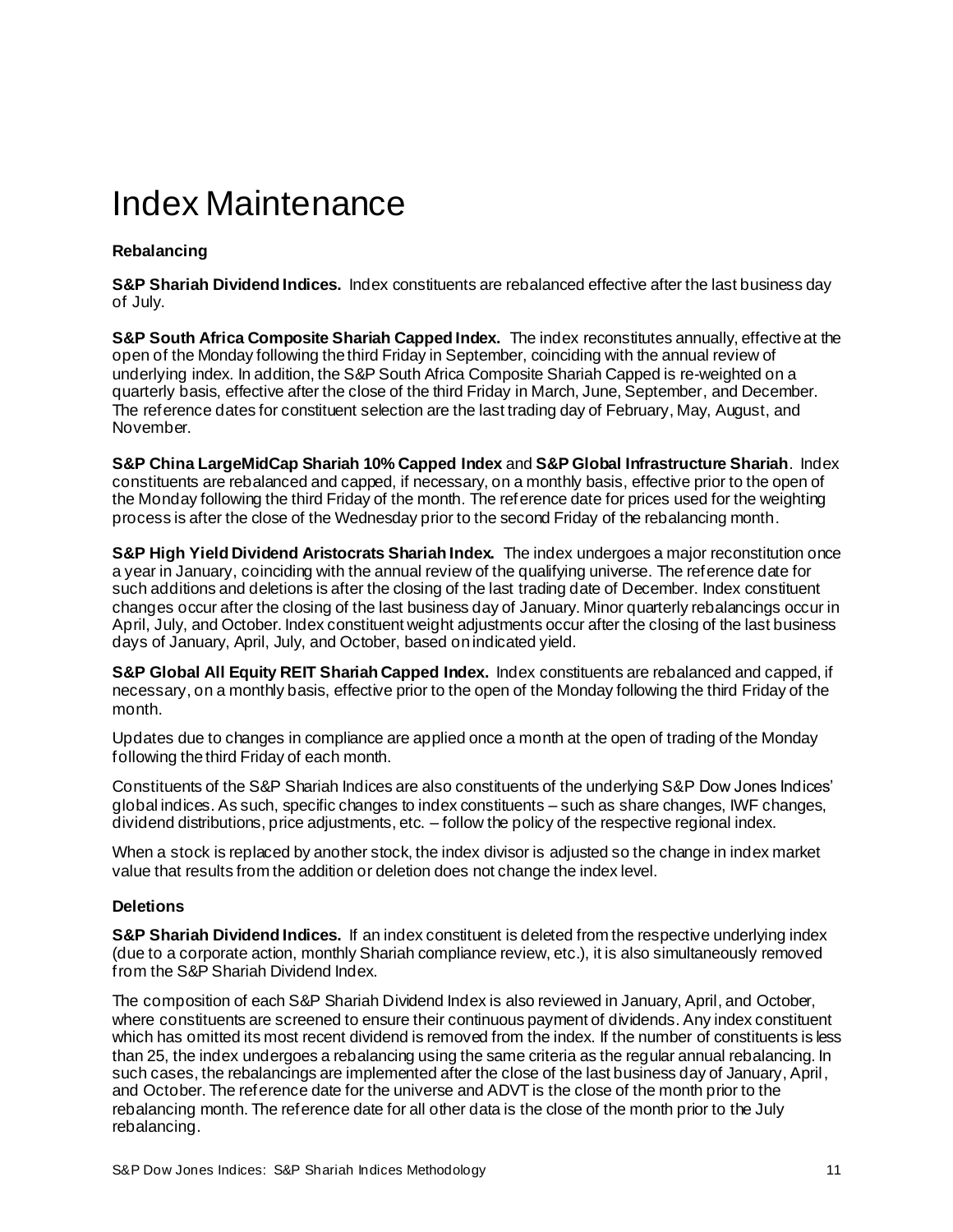## <span id="page-12-0"></span>**Corporate Actions**

**Spin-offs**. For all indices covered in this methodology, spin-offs are added at a zero price at the market close of the day before the ex-date (with no divisor adjustment) and are removed after at least one day of regular way trading (with a divisor adjustment), regardless of Shariah compliance. Where applicable, all deletions from the parent index are deleted from the Shariah-compliant index on the same day.

**GICS Reclassification.** For the S&P Global All Equity REIT Shariah Capped, an index constituent may be added to or removed from the when a GICS reclassification is made. The addition or removal is simultaneous with the reclassification. Any addition not coinciding with a reweighting effective date will be added to the index with an AWF of 1.

**Index-Specific Corporate Action Treatment.** Except for the indices listed below, corporate action treatment is detailed in the Market Capitalization Indices section of S&P Dow Jones Indices' Equity Indices Policies & Practices Methodology:

- S&P Global Infrastructure Shariah
- S&P Shariah Dividend Indices
- S&P High Yield Dividend Aristocrats Shariah Index
- S&P BSE 500 Shariah
- S&P BRIC Shariah

*For the indices listed above, please refer to the Non-Market Capitalization Indices section of S&P Dow Jones Indices' Equity Indices Policies & Practices Methodology*.

#### <span id="page-12-1"></span>**Investable Weight Factor (IWF)**

Please refer to S&P Dow Jones Indices' Float Adjustment Methodology for details on float adjustment and IWFs*.*

#### <span id="page-12-2"></span>**Currency of Calculation and Additional Index Return Series**

The indices are calculated in U.S. dollars as well as in the currency of calculation of their underlying indices. For example, the S&P Europe 350 Shariah and the S&P Japan 500 Shariah are calculated in euros and Japanese yen, respectively, in addition to U.S. dollars. The GCC indices are calculated in U.S. dollars as well as in the local currencies of the constituent countries.

WM/Refinitiv foreign exchange rates are taken daily at 4:00 PM London Time and used in the calculation of the indices. These mid-market fixings are calculated by The WM Company based on Refinitiv data and appear on Refinitiv pages WMRA.

For the S&P Japan 500 Shariah and the S&P/TOPIX 150 Shariah, real-time spot Forex rates, as supplied by Refinitiv, are used for ongoing index calculations. The end-of-day values of the indices are calculated using the real-time spot exchange rate provided by Refinitiv.

In addition to the indices detailed in this methodology, additional return series versions of the indices may be available, including, but not limited to: currency, currency hedged, decrement, fair value, inverse, leveraged, and risk control versions. For a list of available indices, please refer to the *[S&P DJI](https://www.spglobal.com/spdji/en/governance/methodology-and-regulatory-status/)  [Methodology & Regulatory Status Database](https://www.spglobal.com/spdji/en/governance/methodology-and-regulatory-status/)*.

*For information on various index calculations, please refer to S&P Dow Jones Indices' Index Mathematics Methodology.*

*For the inputs necessary to calculate certain types of indices, including decrement, dynamic hedged, fair value, and risk control indices, please refer to the Parameters documents available at [www.spglobal/spdji.com](http://www.spdji.com/).*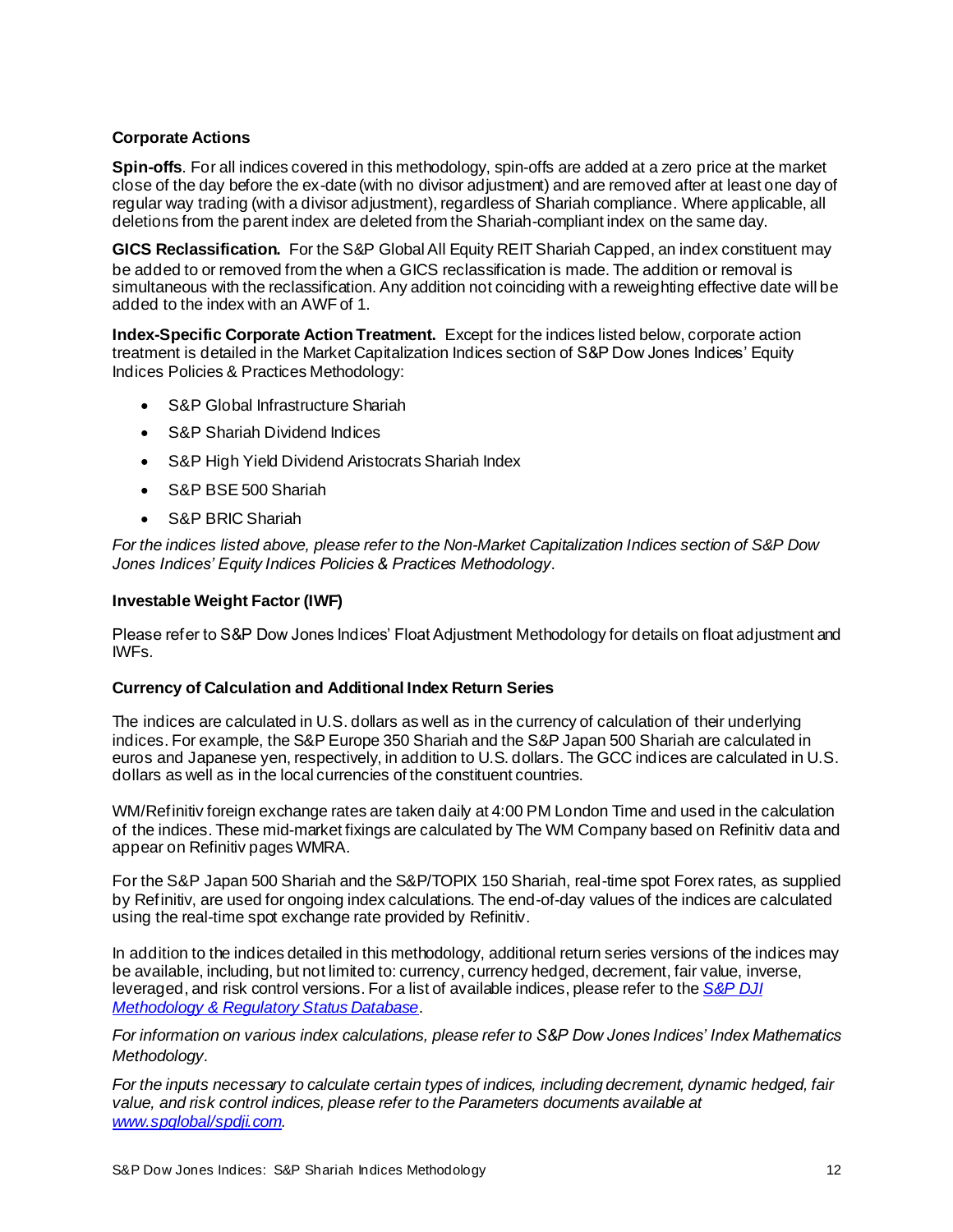## <span id="page-13-0"></span>**Base Dates and History Availability**

Index history availability, base dates, and base values are shown in the table below.

|                                                 | Launch      | <b>First Value</b> |                  | <b>Base</b> |
|-------------------------------------------------|-------------|--------------------|------------------|-------------|
| <b>Index</b>                                    | <b>Date</b> | <b>Date</b>        | <b>Base Date</b> | Value       |
| S&P 500 Shariah                                 | 12/19/2006  | 12/29/2000         | 12/29/2000       | 1000        |
| S&P Europe 350 Shariah                          | 12/19/2006  | 12/29/2000         | 12/29/2000       | 1000        |
| S&P Global 1200 Shariah                         | 03/19/2014  | 12/31/2007         | 12/31/2007       | 1000        |
| S&P Japan 500 Shariah                           | 12/19/2006  | 12/29/2000         | 12/29/2000       | 1000        |
| S&P/Topix 150 Shariah                           | 11/21/2007  | 12/29/2006         | 01/02/2007       | 1000        |
| S&P/TSX 60 Shariah                              | 05/27/2009  | 12/03/2007         | 03/20/2009       | 100         |
| S&P Global Healthcare Shariah                   | 10/29/2007  | 12/29/2000         | 12/29/2000       | 100         |
| S&P GCC Shariah                                 | 04/20/2007  | 04/20/2007         | 04/20/2007       | 927.71      |
| S&P GCC Composite Shariah Dividend              | 01/15/2014  | 12/31/2009         | 12/31/2009       | 100         |
| S&P/IFCI LargeMidCap Shariah                    | 11/01/2007  | 12/29/2006         | 12/29/2006       | 1000        |
| S&P Pan Arab (MENA) Shariah                     | 04/01/2007  | 03/30/2007         | 03/30/2007       | 165.64      |
| S&P Pan Arab Composite Shariah Dividend         | 09/22/2015  | 12/31/2007         | 12/31/2007       | 100         |
| S&P Global BMI Shariah                          | 04/08/2008  | 11/30/2007         | 11/30/2007       | 100         |
| S&P Emerging Markets Shariah                    | 06/22/2008  | 11/30/2007         | 11/30/2007       | 100         |
| S&P Global & Developed BMI Property Shariah     | 04/08/2008  | 03/30/2007         | 03/30/2007       | 1000        |
| S&P Pan Asia Shariah                            | 06/26/2007  | 05/31/2007         | 05/31/2007       | 1000        |
| S&P Developed LargeMidCap Shariah               | 06/22/2008  | 12/28/2006         | 12/28/2006       | 100         |
| S&P Developed Ex-Korea LargeMidCap Shariah      | 07/30/2015  | 11/30/2007         | 11/30/2007       | 100         |
| S&P Developed SmallCap Shariah                  | 06/22/2008  | 01/01/2007         | 01/01/2007       | 100         |
| S&P Frontier BMI Shariah                        | 11/25/2009  | 11/21/2008         | 11/21/2008       | 100         |
| S&P Africa Frontier Shariah                     | 08/18/2011  | 07/22/2008         | 07/22/2008       | 319.60      |
| S&P Pan Africa Shariah                          | 08/16/2011  | 07/22/2008         | 07/22/2008       | 181.69      |
| S&P South Africa Composite Shariah              | 02/06/2014  | 09/19/2008         | 09/19/2008       | 1000        |
| S&P South Africa Composite Shariah Capped       | 02/06/2014  | 09/19/2008         | 09/19/2008       | 1000        |
| S&P High Yield Dividend Aristocrats Shariah     | 06/01/2017  | 02/28/2011         | 02/28/2011       | 1000        |
| S&P Global Infrastructure Shariah               | 10/29/2007  | 12/29/2006         | 12/31/2006       | 1000        |
| S&P China LargeMidCap Shariah 10% Capped        | 11/26/2018  | 11/30/2007         | 11/30/2007       | 100         |
| S&P Global 1200 ESG Shariah Index               | 08/28/2019  | 04/30/2010         | 04/30/2010       | 1000        |
| S&P 500 ESG Shariah                             | 05/16/2022  | 04/29/2005         | 04/30/2010       | 100         |
| S&P Europe 350 ESG Shariah                      | 05/16/2022  | 04/30/2010         | 04/30/2010       | 1000        |
| S&P Global LargeMidCap ESG Shariah              | 05/16/2022  | 04/30/2010         | 04/30/2010       | 1000        |
| S&P 500 Shariah Industry Exclusions Index       | 10/14/2019  | 12/29/2000         | 12/29/2000       | 1000        |
| S&P Global All Equity REIT Shariah Capped Index | 12/28/2020  | 10/16/2015         | 10/16/2015       | 1000        |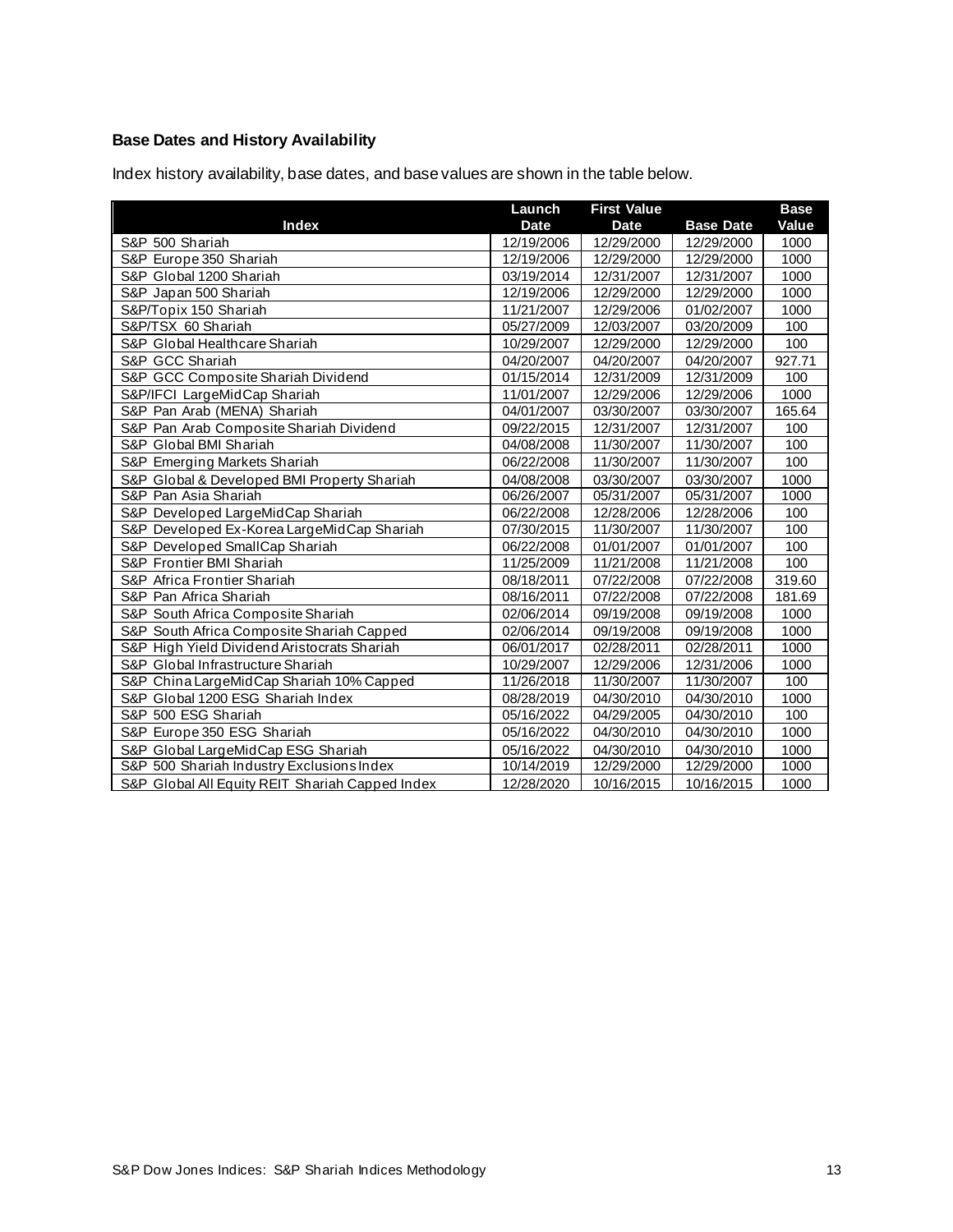## <span id="page-14-0"></span>Index Data

## <span id="page-14-1"></span>**Calculation Return Types**

S&P Dow Jones Indices calculates multiple return types which vary based on the treatment of regular cash dividends. The classification of regular cash dividends is determined by S&P Dow Jones Indices.

- Price Return (PR) versions are calculated without adjustments for regular cash dividends.
- Gross Total Return (TR) versions reinvest regular cash dividends at the close on the ex-date without consideration for withholding taxes.
- Net Total Return (NTR) versions, if available, reinvest regular cash dividends at the close on the ex-date after the deduction of applicable withholding taxes.

In the event there are no regular cash dividends on the ex-date, the daily performance of all three indices will be identical.

For a complete list of indices available, please refer to the daily index levels file (".SDL").

*For more information on the classification of regular versus special cash dividends as well as the tax rates used in the calculation of net return, please refer to S&P Dow Jones Indices' Equity Indices Policies & Practices Methodology*.

*For more information on the calculation of return types, please refer to S&P Dow Jones Indices' Index Mathematics Methodology.*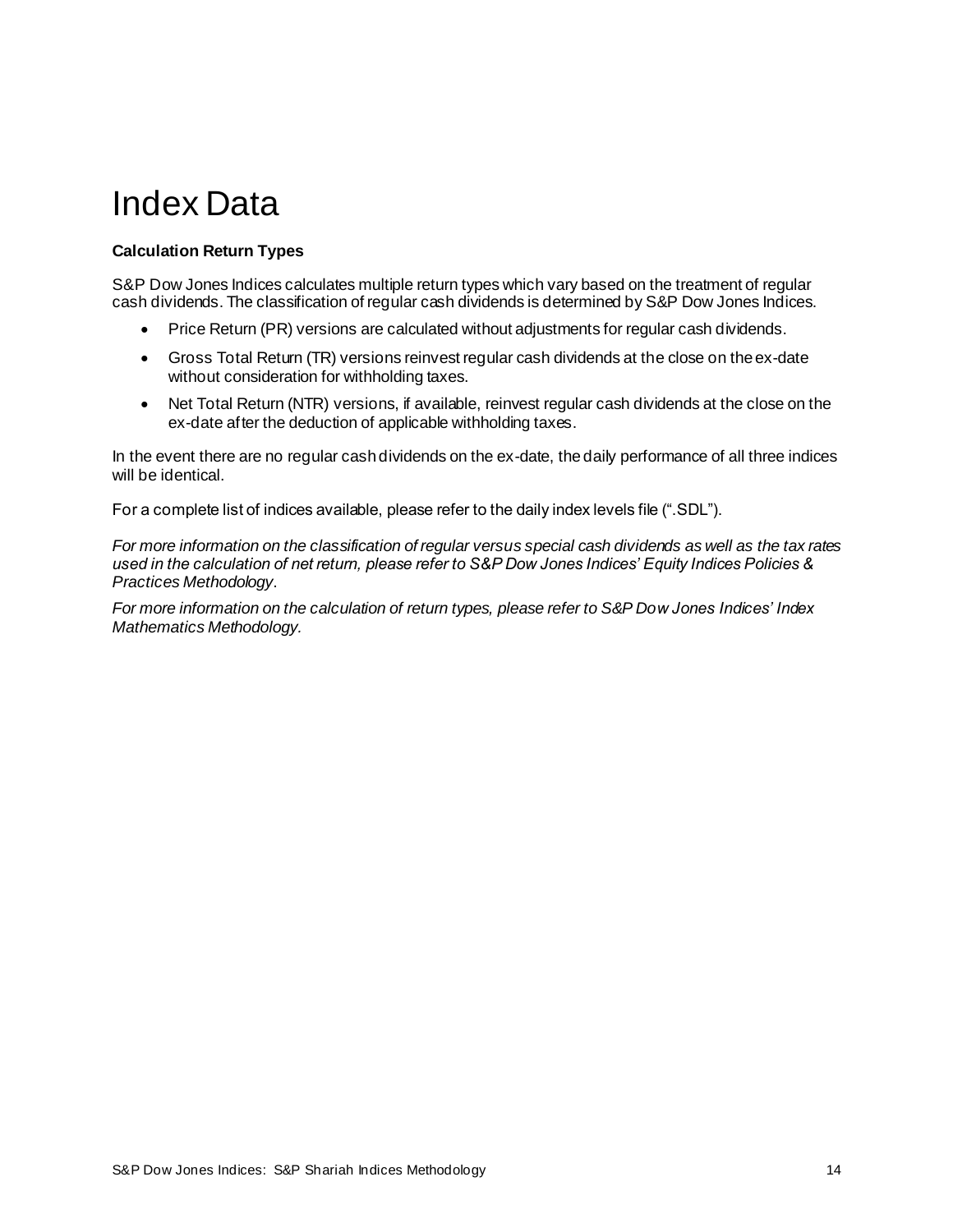## <span id="page-15-0"></span>Index Governance

### <span id="page-15-1"></span>**Index Committee**

An S&P Dow Jones Indices Index Committee maintains the indices. All committee members are full-time professional members of S&P Dow Jones Indices' staff. The committee meets regularly. At each meeting, the Index Committee may review pending corporate actions that may affect index constituents, statistics comparing the composition of the indices to the market, companies that are being considered as candidates for addition to an index, and any significant market events.

In addition, the Index Committee may revise index policy covering rules for selecting companies, treatment of dividends, share counts or other matters. S&P Dow Jones Indices considers information about changes to its indices and related matters to be potentially market moving and material. Therefore, all Index Committee discussions are confidential.

S&P Dow Jones Indices' Index Committees reserve the right to make exceptions when applying the methodology if the need arises. In any scenario where the treatment differs from the general rules stated in this document or supplemental documents, clients will receive sufficient notice, whenever possible.

In addition to the daily governance of indices and maintenance of index methodologies, at least once within any 12-month period, the Index Committee reviews the methodology to ensure the indices continue to achieve the stated objectives, and that the data and methodology remain effective. In certain instances, S&P Dow Jones Indices may publish a consultation inviting comments from external parties.

*For information on Quality Assurance and Internal Reviews of Methodology, please refer to S&P Dow Jones Indices' Equity Indices Policies & Practices Methodology*.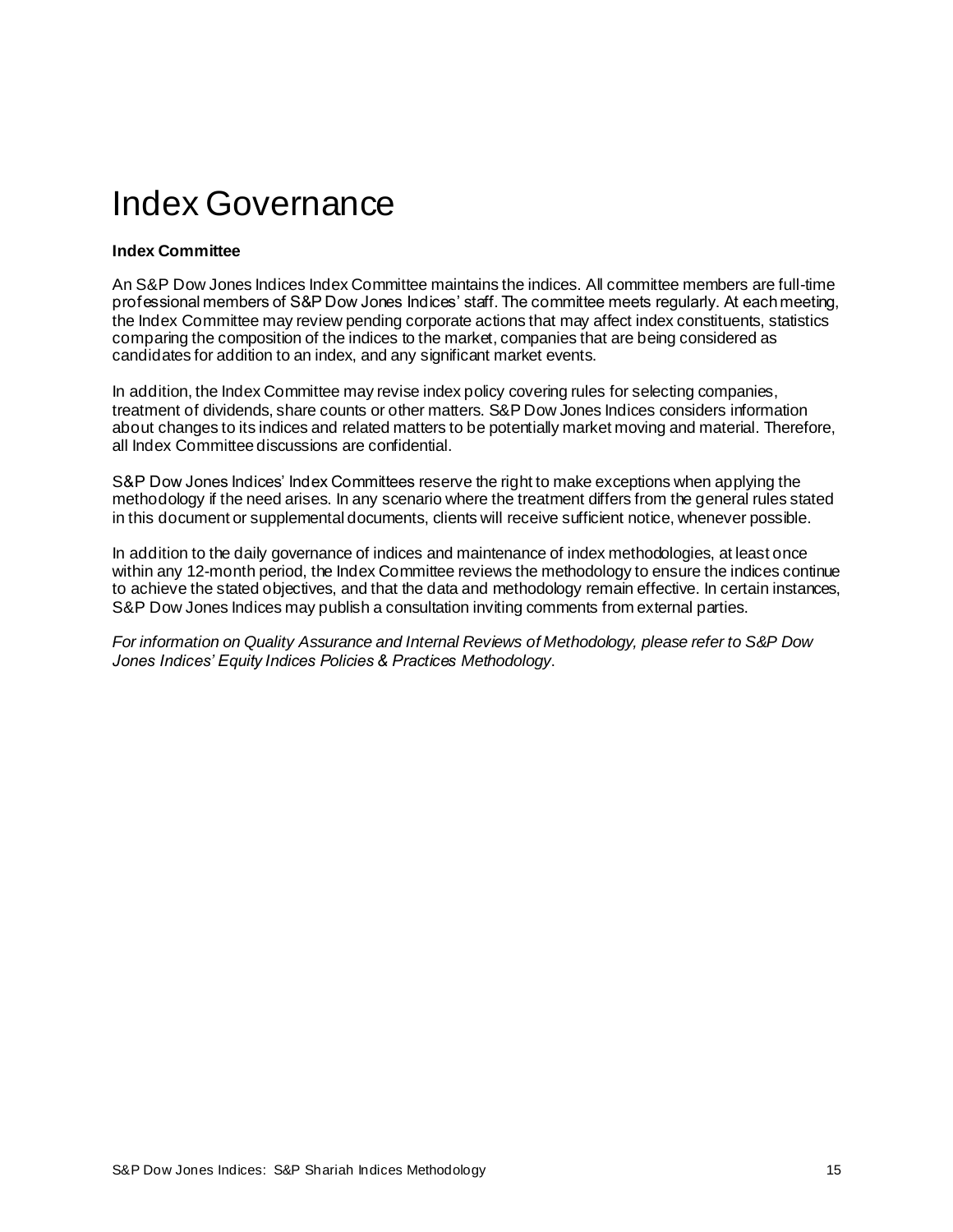## <span id="page-16-0"></span>Index Policy

## <span id="page-16-1"></span>**Announcements**

All index constituents are evaluated daily for data needed to calculate index levels and returns. All events affecting the daily index calculation are typically announced in advance via the Index Corporate Events report (.SDE), delivered daily to all clients. Any unusual treatment of a corporate action or short notice of an event may be communicated via email to clients.

### <span id="page-16-2"></span>**Pro-forma Files**

In addition to the corporate events file (.SDE), S&P Dow Jones Indices provides constituent pro-forma files for select indices each time the indices rebalance. The pro-forma file is typically provided daily in advance of the rebalancing date and it contains all constituents and their corresponding weights and index shares effective for the upcoming rebalancing.

*Please visi[t www.spglobal/spdji.com](http://www.spdji.com/) for a complete schedule of rebalancing timelines and pro-forma delivery times.*

### <span id="page-16-3"></span>**Holiday Schedule**

Single country indices (e.g., S&P 500 Shariah, S&P Japan 500 Shariah) follow the national holiday schedule in each country. The S&P Europe 350 Shariah is calculated on all days of the year except when all the component markets are closed.

*A complete holiday schedule for the year is available on S&P Dow Jones Indices' Web site at [www.spglobal/spdji.com](http://www.spdji.com/).*

#### <span id="page-16-4"></span>**Rebalancing**

The Index Committee may change the date of a given rebalancing for reasons including market holidays occurring on or around the scheduled rebalancing date. Any such change will be announced with proper advance notice where possible.

#### <span id="page-16-5"></span>**Unexpected Exchange Closures**

For information on Unexpected Exchange Closures, please refer to S&P Dow Jones Indices' Equity Indices Policies & Practices Methodology.

#### <span id="page-16-6"></span>**Recalculation Policy**

For information on the recalculation policy, please refer to S&P Dow Jones Indices' Equity Indices Policies & Practices Methodology.

*For information on Calculations and Pricing Disruptions, Expert Judgment and Data Hierarchy, please refer to S&P Dow Jones Indices' Equity Indices Policies & Practices Methodology*.

#### <span id="page-16-7"></span>**Contact Information**

For questions regarding an index, please contact: index services@spglobal.com.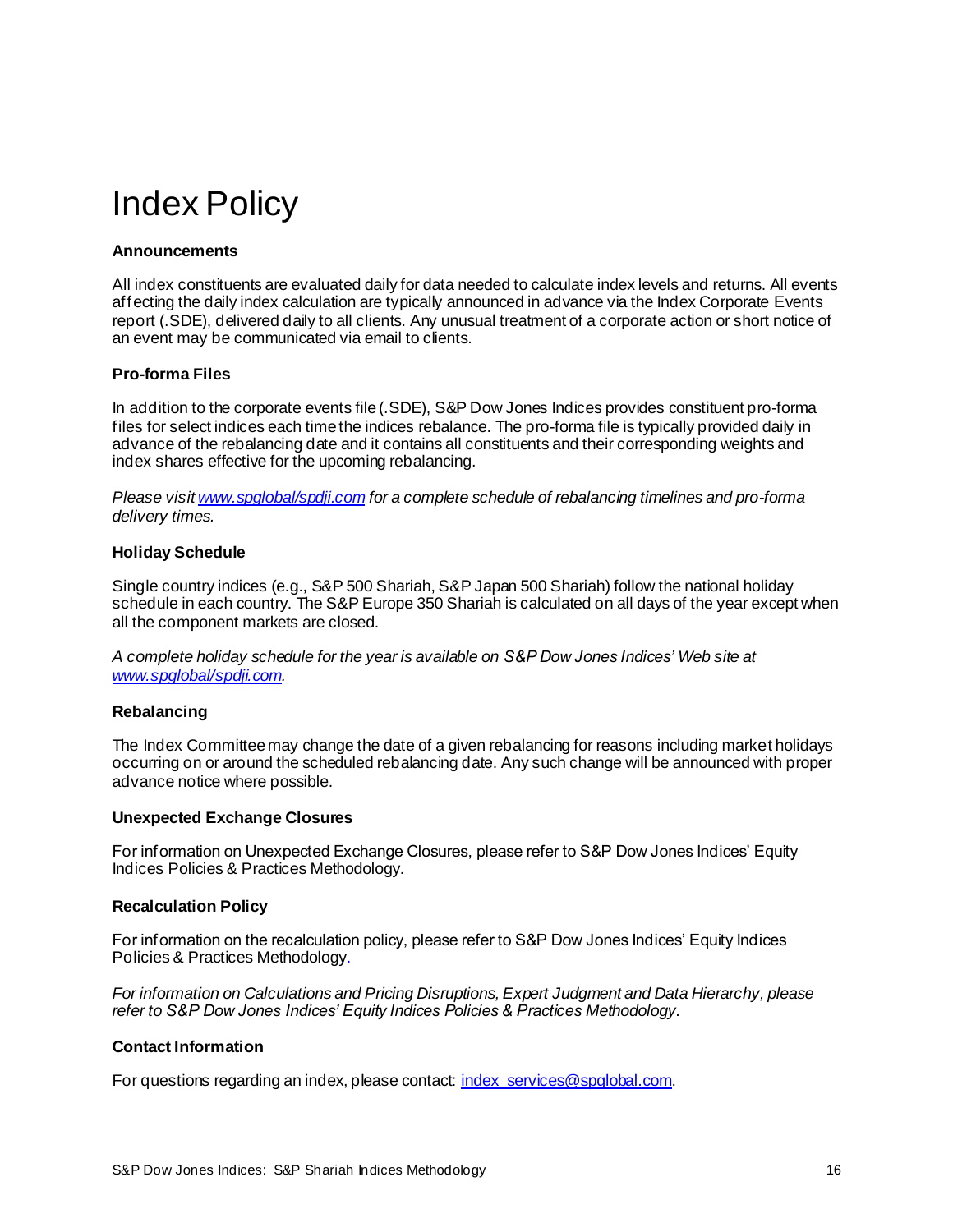## <span id="page-17-0"></span>Index Dissemination

Daily index values, corporate actions, index weights and portfolios can be received via S&P Dow Jones Indices' FTP site.

#### <span id="page-17-1"></span>**Tickers**

The table below lists headline indices covered by this document. All versions of the below indices that may exist are also covered by this document. Please refer to the *[S&P DJI Methodology & Regulatory](https://www.spglobal.com/spdji/en/governance/methodology-and-regulatory-status/)  [Status Database](https://www.spglobal.com/spdji/en/governance/methodology-and-regulatory-status/)* for a complete list of indices covered by this document.

#### **S&P 500 Shariah**

| Index                                  | <b>Bloomberg</b> | <b>RIC</b> |
|----------------------------------------|------------------|------------|
| S&P 500 Shariah (USD)                  | <b>SPSHXN</b>    | .SPSHXN    |
| S&P 500 Shariah Total Return (USD)     | <b>SPSHXT</b>    | .SPSHXT    |
| S&P 500 Shariah (EUR)                  | <b>SPSHXE</b>    | .SPSHXE    |
| S&P 500 Shariah Total Return (EUR)     | SPSHXET          | .SPSHXET   |
| S&P 500 Shariah Net Total Return (EUR) | <b>SPSHXEN</b>   | $-$        |

#### **S&P Europe 350 Shariah**

| <b>Index</b>                                  | <b>Bloombera</b> | <b>RIC</b> |
|-----------------------------------------------|------------------|------------|
| S&P Europe 350 Shariah (USD)                  | <b>SPSHEU</b>    | .SPSHEU    |
| S&P Europe 350 Shariah Total Return (USD)     | <b>SPSHEUT</b>   | .SPSHEUT   |
| S&P Europe 350 Shariah Net Total Return (USD) | SPSHEUN          | .SPSHEUN   |
| S&P Europe 350 Shariah (EUR)                  | <b>SHE</b>       | .SPSHE     |
| S&P Europe 350 Shariah Total Return (EUR)     | <b>SPSHET</b>    | .SPSHET    |
| S&P Europe 350 Shariah Net Total Return (EUR) | <b>SPSHEN</b>    | .SPSHEN    |

#### **S&P Global 1200 Shariah**

| Index                                    | <b>Bloomberg</b> | <b>RIC</b> |
|------------------------------------------|------------------|------------|
| S&P Global 1200 Shariah                  | <b>SPSGLOB</b>   | .SPSGLOB   |
| S&P Global 1200 Shariah Total Return     | <b>SPSGLOBT</b>  | .SPSGLOBT  |
| S&P Global 1200 Shariah Net Total Return | <b>SPSGLOBN</b>  | .SPSGLOBN  |

#### **S&P Japan 500 Shariah**

| <b>Index</b>                                 | <b>Bloomberg</b> | <b>RIC</b> |
|----------------------------------------------|------------------|------------|
| S&P Japan 500 Shariah (USD)                  | <b>SPSHJU</b>    | .SPSHJU    |
| S&P Japan 500 Shariah Total Return (USD)     | <b>SPSHJUT</b>   | .SPSHJUT   |
| S&P Japan 500 Shariah Net Total Return (USD) | <b>SPSHJUN</b>   | SPSHJUN.   |
| S&P Japan 500 Shariah (JPY)                  | <b>SHJ</b>       | .SPSHJ     |
| S&P Japan 500 Shariah Total Return (JPY)     | <b>SPSHJT</b>    | $- -$      |
| S&P Japan 500 Shariah Net Total Return (JPY) | <b>SPSHJN</b>    | .SPSHJN    |

#### **S&P BMI Global Shariah**

| Index                                         | Bloombera       | <b>RIC</b> |
|-----------------------------------------------|-----------------|------------|
| S&P Global BMI Shariah (USD)                  | <b>SPSHGLUP</b> | .SPSHGLUP  |
| S&P Global BMI Shariah Total Return (USD)     | <b>SPSHGLUT</b> | .SPSHGLUT  |
| S&P Global BMI Shariah Net Total Return (USD) | <b>SPSHGLUN</b> | SPSHGLUN.  |
| S&P Global BMI Shariah (EUR)                  | <b>SPSHGLEP</b> | .SPSHGLEP  |
| S&P Global BMI Shariah Total Return (EUR)     | <b>SPSHGLET</b> | .SPSHGLET  |
| S&P Global BMI Shariah Net Total Return (EUR) | <b>SPSHGLEN</b> | .SPSHGLEN  |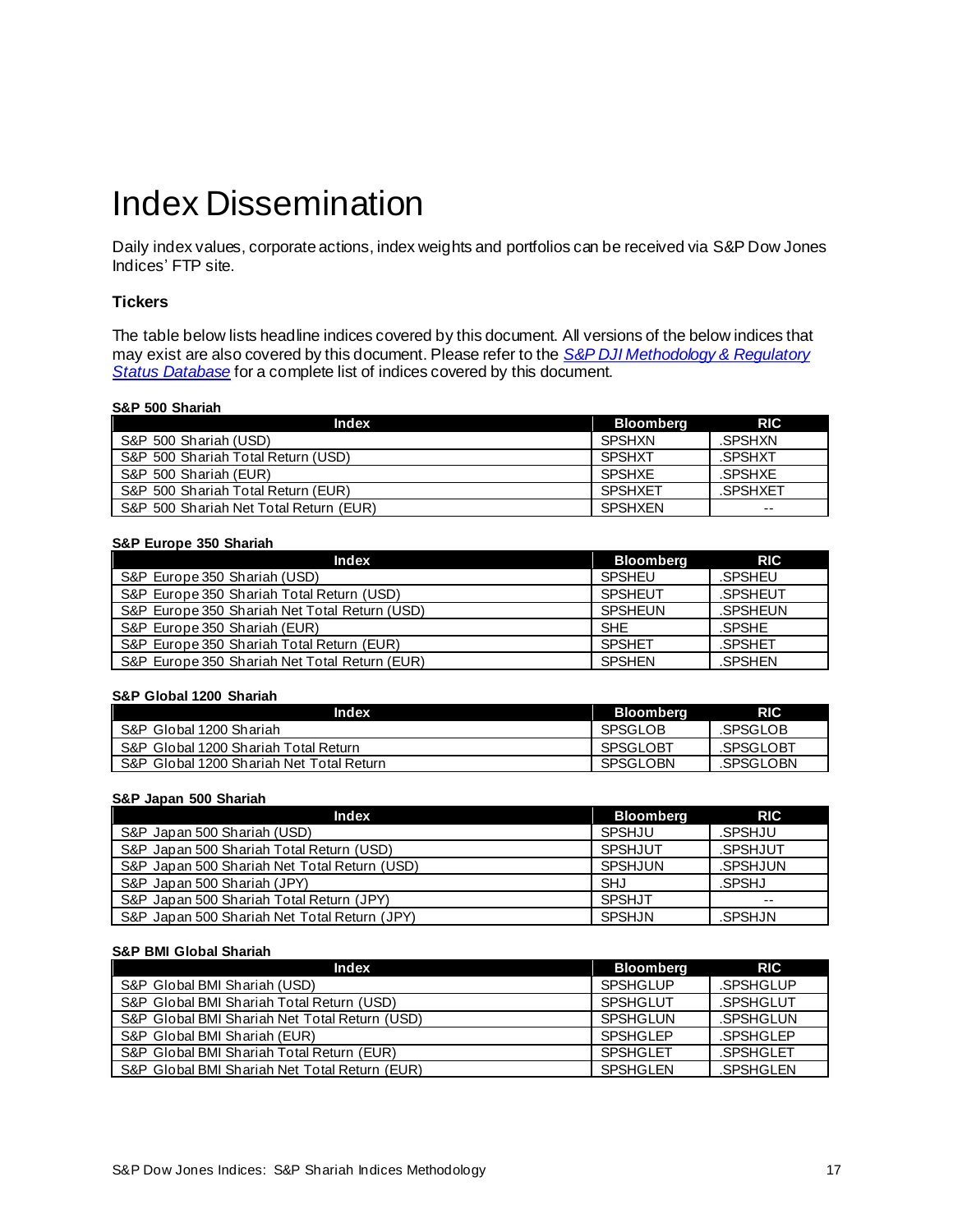#### **S&P GCC Shariah**

| Index                                          | Bloomberg -<br>Price Return | □ Bloomberg –<br>Total Return |
|------------------------------------------------|-----------------------------|-------------------------------|
| S&P GCC Shariah (USD)                          | <b>SPSHG</b>                | SPSHGT                        |
| S&P GCC Shariah Investable (USD)               | <b>SPSHGI</b>               | SPSHGIT                       |
| S&P GCC Composite Shariah Dividend Index (USD) | <b>SPGSDOP</b>              | SPGSDOT                       |

#### **S&P/IFCI LargeMidCap Shariah**

| Index                                               | <b>Bloomberg</b> | <b>RIC</b> |
|-----------------------------------------------------|------------------|------------|
| S&P/IFCI LargeMidCap Shariah (USD)                  | <b>SPSHEM</b>    | .SPSHEM    |
| S&P/IFCI LargeMidCap Shariah Total Return (USD)     | <b>SPSHEMT</b>   | .SPSHEMT   |
| S&P/IFCI LargeMidCap Shariah Net Total Return (USD) | <b>SPSHEMN</b>   | .SPSHEMN   |
| S&P/IFCI LargeMidCap Shariah (EUR)                  | <b>SPSHEME</b>   | .SPSHEME   |
| S&P/IFCI LargeMidCap Shariah Total Return (EUR)     | <b>SPSHEMET</b>  | .SPSHEMET  |
| S&P/IFCI LargeMidCap Shariah Net Total Return (EUR) | <b>SPSHEMEN</b>  | .SPSHEMEN  |

#### **S&P/TOPIX Shariah**

| <b>Index</b>                                 | <b>Bloombera</b> | <b>RIC</b> |
|----------------------------------------------|------------------|------------|
| S&P/TOPIX 150 Shariah (USD)                  | <b>SPSHTXU</b>   | .SPSHTXU   |
| S&P/TOPIX 150 Shariah Total Return (USD)     | <b>SPSHTXUT</b>  | .SPSHTXUT  |
| S&P/TOPIX 150 Shariah Net Total Return (USD) | <b>SPSHTXUN</b>  | .SPSHTXUN  |
| S&P/TOPIX 150 Shariah (JPY)                  | <b>SPSHTX</b>    | .SPSHTX    |
| S&P/TOPIX 150 Shariah Total Return (JPY)     | <b>SPSHTXT</b>   | .SPSHTXT   |
| S&P/TOPIX 150 Shariah Net Total Return (JPY) | <b>SPSHTXN</b>   | .SPSHTXN   |

#### **S&P Pan Asia Shariah**

| Index                                       | <b>Bloomberg</b> | <b>RIC</b> |
|---------------------------------------------|------------------|------------|
| S&P Pan Asia Shariah (USD)                  | <b>SPSHAS</b>    | SPSHAS.    |
| S&P Pan Asia Shariah Total Return (USD)     | <b>SPSHAST</b>   | .SPSHAST   |
| S&P Pan Asia Shariah Net Total Return (USD) | <b>SPSHASN</b>   | .SPSHASN   |
| S&P Pan Asia Shariah (EUR)                  | <b>SPSHASE</b>   | .SPSHASE   |
| S&P Pan Asia Shariah Total Return (EUR)     | <b>SPSHASFT</b>  | .SPSHASET  |
| S&P Pan Asia Shariah Net Total Return (EUR) | <b>SPSHASEN</b>  | .SPSHASEN  |

#### **S&P Pan Arab Shariah**

| <b>Index</b>                                                   | <b>Bloomberg</b> | <b>RIC</b> |
|----------------------------------------------------------------|------------------|------------|
| S&P Pan Arab Shariah (USD)                                     | <b>SPSHPA</b>    | .SPSHPA    |
| S&P Pan Arab Shariah Total Return (USD)                        | <b>SPSHPAT</b>   | .SPSHPAT   |
| S&P Pan Arab Shariah Net Total Return (USD)                    | <b>SPSHPAN</b>   | .SPSHPAN   |
| S&P Pan Arab Shariah (EUR)                                     | <b>SPSHPAE</b>   | .SPSHPAE   |
| S&P Pan Arab Shariah Total Return (EUR)                        | <b>SPSHPAET</b>  | .SPSHPAET  |
| S&P Pan Arab Shariah Net Total Return (EUR)                    | <b>SPSHPAFN</b>  | .SPSHPAEN  |
| S&P Pan Arab Composite Shariah Dividend (USD)                  | <b>SPPASDUP</b>  | $- -$      |
| S&P Pan Arab Composite Shariah Dividend Total Return (USD)     | <b>SPPASDUT</b>  | --         |
| S&P Pan Arab Composite Shariah Dividend Net Total Return (USD) | <b>SPPASDUN</b>  | --         |

#### **S&P Global Healthcare Shariah**

| Index                                                | <b>Bloomberg</b> | <b>RIC</b> |
|------------------------------------------------------|------------------|------------|
| S&P Global Healthcare Shariah (USD)                  | <b>SPSHGH</b>    | .SPSHGH    |
| S&P Global Healthcare Shariah Total Return (USD)     | <b>SPSHGHT</b>   | .SPSHGHT   |
| S&P Global Healthcare Shariah Net Total Return (USD) | <b>SPSHGHN</b>   | .SPSHGHN   |
| S&P Global Healthcare Shariah (EUR)                  | <b>SPSHGHE</b>   | SPSHGHE.   |
| S&P Global Healthcare Shariah Total Return (EUR)     | <b>SPSHGHET</b>  | .SPSHGHET  |
| S&P Global Healthcare Shariah Net Total Return (EUR) | <b>SPSHGHEN</b>  | .SPSHGHEN  |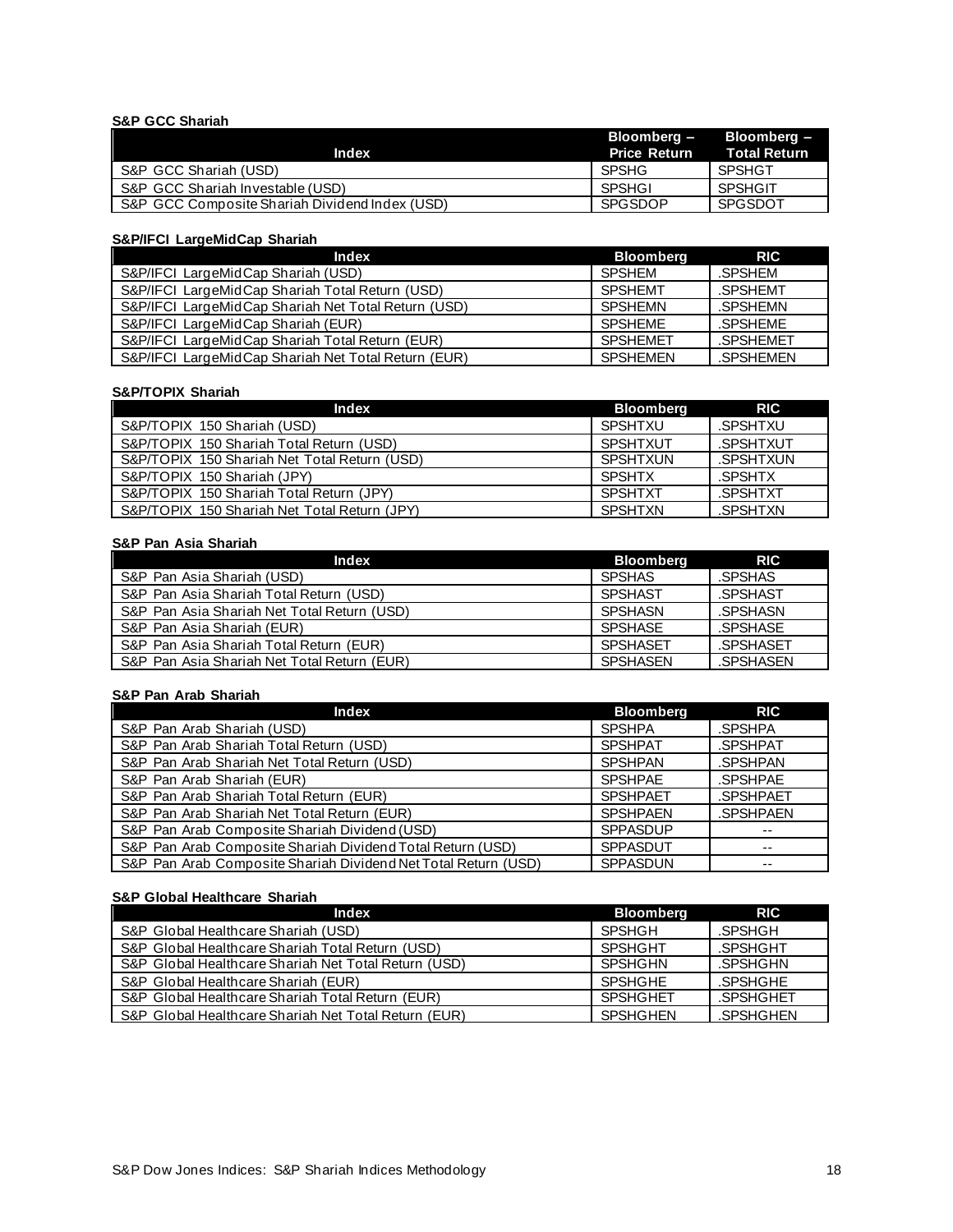#### **S&P Global Infrastructure Shariah**

| Index                                                    | <b>Bloombera</b> | <b>RIC</b> |
|----------------------------------------------------------|------------------|------------|
| S&P Global Infrastructure Shariah (USD)                  | <b>SPSHIF</b>    | .SPSHIF    |
| S&P Global Infrastructure Shariah Total Return (USD)     | <b>SPSHIFT</b>   | .SPSHIFT   |
| S&P Global Infrastructure Shariah Net Total Return (USD) | <b>SPSHIFN</b>   | .SPSHIFN   |
| S&P Global Infrastructure Shariah (EUR)                  | <b>SPSHIFE</b>   | .SPSHIFE   |
| S&P Global Infrastructure Shariah Total Return (EUR)     | <b>SPSHIFET</b>  | .SPSHIFET  |
| S&P Global Infrastructure Shariah Net Total Return (EUR) | <b>SPSHIFFN</b>  | .SPSHIFEN  |

#### **S&P Global Property Shariah**

| Index                                              | <b>Bloomberg</b> | <b>RIC</b> |
|----------------------------------------------------|------------------|------------|
| S&P Global Property Shariah (USD)                  | <b>SPSHGU</b>    | .SPSHGU    |
| S&P Global Property Shariah Total Return (USD)     | <b>SPSHGUT</b>   | .SPSHGUT   |
| S&P Global Property Shariah Net Total Return (USD) | <b>SPSHGUN</b>   | .SPSHGUN   |
| S&P Global Property Shariah (EUR)                  | <b>SPSHGUE</b>   | SPSHGUE.   |
| S&P Global Property Shariah Total Return (EUR)     | <b>SPSHGUET</b>  | .SPSHGUET  |
| S&P Global Property Shariah Net Total Return (EUR) | <b>SPSHGUEN</b>  | .SPSHGUEN  |

#### **S&P Developed Property Shariah**

| <b>Index</b>                                          | <b>Bloomberg</b> | <b>RIC</b> |
|-------------------------------------------------------|------------------|------------|
| S&P Developed Property Shariah (USD)                  | SPSHWU           | .SPSHWU    |
| S&P Developed Property Shariah Total Return (USD)     | SPSHWUT          | .SPSHWUT   |
| S&P Developed Property Shariah Net Total Return (USD) | <b>SPSHWUN</b>   | .SPSHWUN   |
| S&P Developed Property Shariah (EUR)                  | <b>SPSHWUE</b>   | .SPSHWUE   |
| S&P Developed Property Shariah Total Return (EUR)     | <b>SPSHWUET</b>  | .SPSHWUET  |
| S&P Developed Property Shariah Net Total Return (EUR) | <b>SPSHWUEN</b>  | .SPSHWUEN  |

#### **S&P/TSX 60 Shariah**

| Index                                 | <b>Bloomberg</b> | RIC              |
|---------------------------------------|------------------|------------------|
| S&P/TSX<br>Shariah Index<br>60        | TXSI             | .GSPTXSI         |
| 60 Shariah Index (<br>'TR)<br>S&P/TSX |                  | <b>TRGSPTXSI</b> |

### **S&P Emerging Markets Shariah**

| Index                                               | Bloomberg       |
|-----------------------------------------------------|-----------------|
| S&P Emerging Markets Shariah (USD)                  | <b>SPSHEKUP</b> |
| S&P Emerging Markets Shariah Total Return (USD)     | <b>SPSHEKUT</b> |
| S&P Emerging Markets Shariah Net Total Return (USD) | <b>SPSHEKUN</b> |

### **S&P Developed LargeMidCap Shariah**

| Index                                                    | Bloomberg       |
|----------------------------------------------------------|-----------------|
| S&P Developed LargeMidCap Shariah (USD)                  | <b>SPSHLCUP</b> |
| S&P Developed LargeMidCap Shariah Total Return (USD)     | <b>SPSHLCUT</b> |
| S&P Developed LargeMidCap Shariah Net Total Return (USD) | <b>SPSHLCUN</b> |

#### **S&P Developed Ex-Korea LargeMidCap Shariah**

| Index                                                             | Bloomberg       |
|-------------------------------------------------------------------|-----------------|
| S&P Developed Ex-Korea LargeMidCap Shariah (USD)                  | <b>SPDXLSUP</b> |
| S&P Developed Ex-Korea LargeMidCap Total Return Shariah (USD)     | SPDXLSUT        |
| S&P Developed Ex-Korea LargeMidCap Net Total Return Shariah (USD) | <b>SPDXLSUN</b> |

#### **S&P Developed SmallCap Shariah**

| Index                                                 | Bloomberg       |
|-------------------------------------------------------|-----------------|
| S&P Developed SmallCap Shariah (USD)                  | <b>SPSHSCUP</b> |
| S&P Developed SmallCap Shariah Total Return (USD)     | <b>SPSHSCUT</b> |
| S&P Developed SmallCap Shariah Net Total Return (USD) | <b>SPSHSCUN</b> |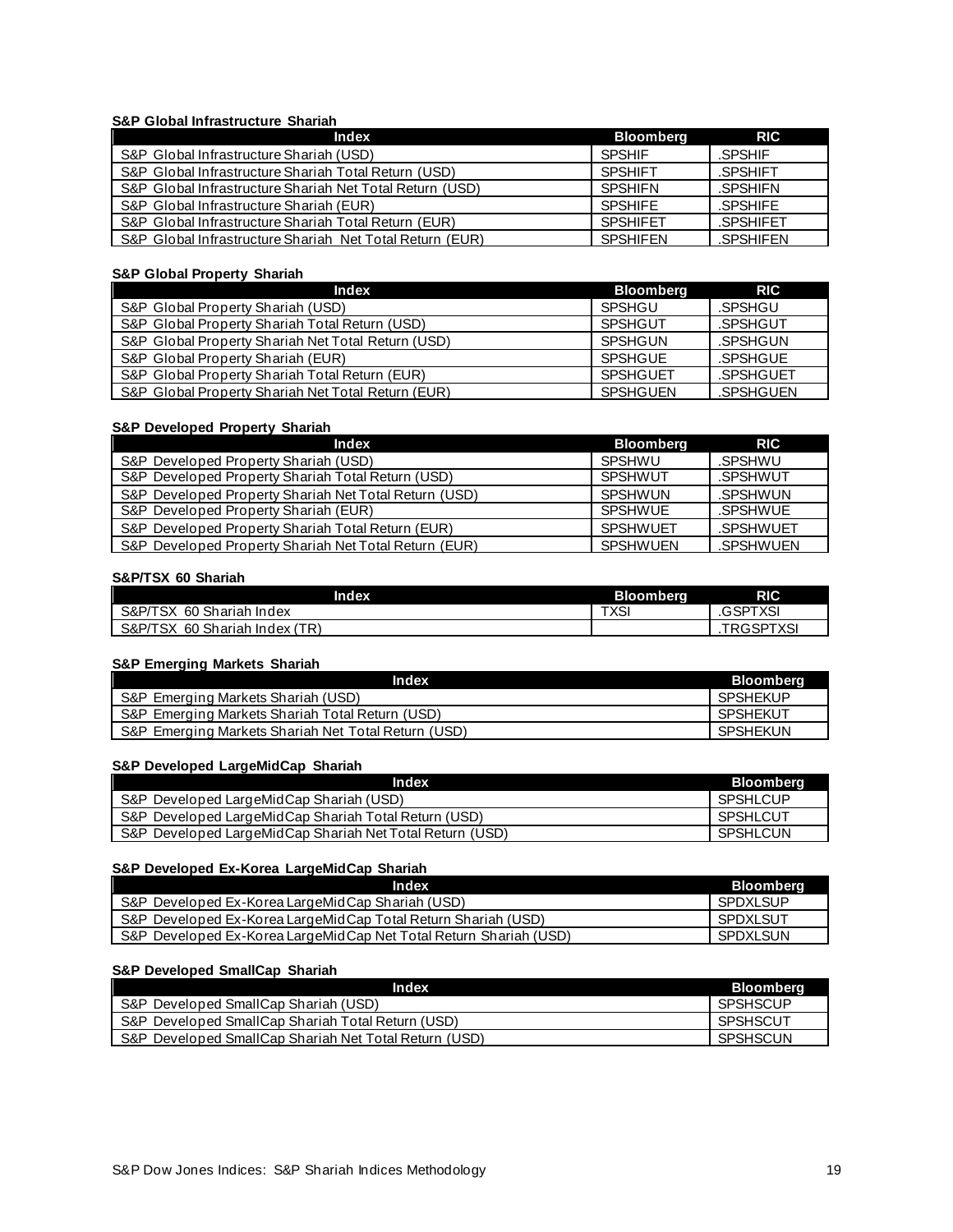#### **S&P Africa Frontier Shariah**

| Index                                              | <b>Bloomberg</b> |
|----------------------------------------------------|------------------|
| S&P Africa Frontier Shariah (USD)                  | <b>SPAFFSUP</b>  |
| S&P Africa Frontier Shariah Total Return (USD)     | <b>SPAFFSUT</b>  |
| S&P Africa Frontier Shariah Net Total Return (USD) | <b>SPAFFSUN</b>  |
| S&P Africa Frontier Shariah (LCL)                  | <b>SPAFFSLP</b>  |
| S&P Africa Frontier Shariah Total Return (LCL)     | <b>SPAFFSLT</b>  |
| S&P Africa Frontier Shariah Net Total Return (LCL) | <b>SPAFFSLN</b>  |

#### **S&P Pan Africa Shariah**

| <b>Index</b>                                  | <b>Bloomberg</b> |
|-----------------------------------------------|------------------|
| S&P Pan Africa Shariah (USD)                  | <b>SPAFSUP</b>   |
| S&P Pan Africa Shariah Total Return (USD)     | <b>SPAFSUT</b>   |
| S&P Pan Africa Shariah Net Total Return (USD) | <b>SPAFSUN</b>   |
| S&P Pan Africa Shariah (LCL)                  | <b>SPAFSLP</b>   |
| S&P Pan Africa Shariah Total Return (LCL)     | <b>SPAFSLT</b>   |
| S&P Pan Africa Shariah Net Total Return (LCL) | <b>SPAFSLN</b>   |

#### **S&P South Africa Composite Shariah**

| Index                                                     | <b>Bloomberg</b> |
|-----------------------------------------------------------|------------------|
| S&P South Africa Composite Shariah (USD)                  | <b>SPSASUP</b>   |
| S&P South Africa Composite Shariah Total Return (USD)     | <b>SPSASUT</b>   |
| S&P South Africa Composite Shariah Net Total Return (USD) | <b>SPSASUN</b>   |
| S&P South Africa Composite Shariah (ZAR)                  | SPSASZP          |
| S&P South Africa Composite Shariah Total Return (ZAR)     | <b>SPSASZT</b>   |
| S&P South Africa Composite Shariah Net Total Return (ZAR) | <b>SPSASZN</b>   |

#### **S&P South Africa Composite Shariah Capped**

| <b>Index</b>                                                     | <b>Bloomberg</b> |
|------------------------------------------------------------------|------------------|
| S&P South Africa Composite Shariah Capped (USD)                  | <b>SPSASCUP</b>  |
| S&P South Africa Composite Shariah Capped Total Return (USD)     | <b>SPSASCUT</b>  |
| S&P South Africa Composite Shariah Capped Net Total Return (USD) | <b>SPSASCUN</b>  |
| S&P South Africa Composite Shariah Capped (ZAR)                  | <b>SPSASCZP</b>  |
| S&P South Africa Composite Shariah Capped Total Return (ZAR)     | <b>SPSASCZT</b>  |
| S&P South Africa Composite Shariah Capped Net Total Return (ZAR) | SPSASCZN         |

#### **S&P High Yield Dividend Aristocrats Shariah**

| Index                                                        | Bloomberg |
|--------------------------------------------------------------|-----------|
| S&P High Yield Dividend Aristocrats Shariah                  | SPUHASUP  |
| S&P High Yield Dividend Aristocrats Shariah Total Return     | SPUHASUT  |
| S&P High Yield Dividend Aristocrats Shariah Net Total Return | SPUHASUN  |

#### **S&P China LargeMidCap Shariah 10% Capped**

| Index                                                                 | <b>Bloomberg</b> |
|-----------------------------------------------------------------------|------------------|
| S&P China LargeMidCap Shariah 10% Capped Index (USD)                  | <b>SPCXSCUP</b>  |
| S&P China LargeMidCap Shariah 10% Capped Index Total Return (USD)     | <b>SPCXSCUT</b>  |
| S&P China LargeMidCap Shariah 10% Capped Index Net Total Return (USD) | <b>SPCXSCUN</b>  |
| S&P China LargeMidCap Shariah 10% Capped Index (MYR)                  | <b>SPCXSCMP</b>  |
| S&P China LargeMidCap Shariah 10% Capped Index Total Return (MYR)     | <b>SPCXSCMT</b>  |
| S&P China LargeMidCap Shariah 10% Capped Index Net Total Return (MYR) | <b>SPCXSCMN</b>  |

#### **S&P Global 1200 ESG Shariah Index**

| <b>Index</b>                                | <b>Bloomberg</b> |
|---------------------------------------------|------------------|
| S&P Global 1200 ESG Shariah Index (USD)     | <b>SPGESSUP</b>  |
| S&P Global 1200 ESG Shariah Index (USD) TR  | SPGESSUT         |
| S&P Global 1200 ESG Shariah Index (USD) NTR | SPGESSUN         |
| S&P Global 1200 ESG Shariah Index (MYR)     | <b>SPGESSMP</b>  |
| S&P Global 1200 ESG Shariah Index (MYR) TR  | SPGESSMT         |
| S&P Global 1200 ESG Shariah Index (MYR) NTR | <b>SPGESSMN</b>  |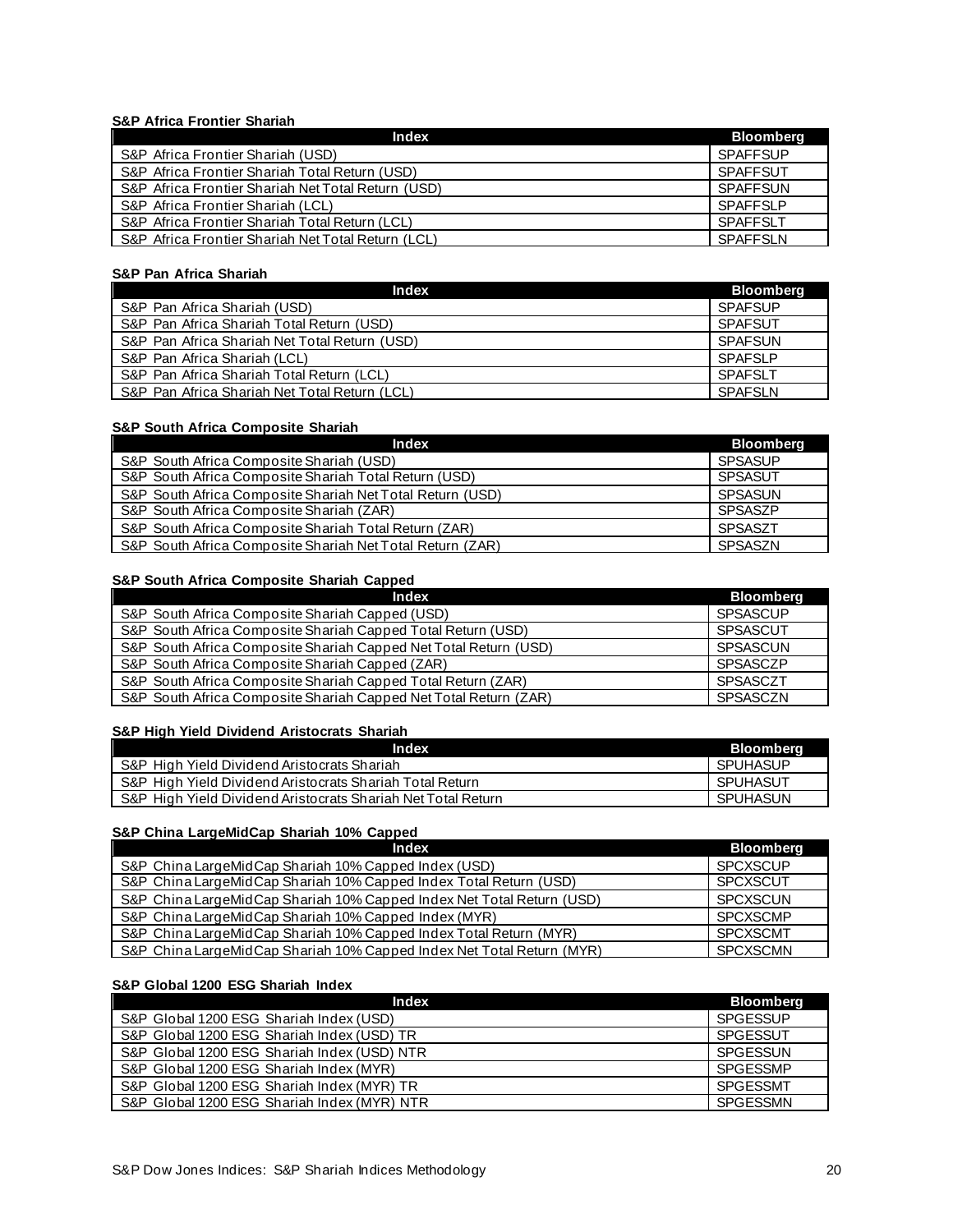#### **S&P 500 ESG Shariah Index**

| Index                               | <b>Bloomberg</b> |
|-------------------------------------|------------------|
| S&P 500 ESG Shariah Index (USD)     | <b>SPXESSUP</b>  |
| S&P 500 ESG Shariah Index (USD) TR  | SPXESSUT         |
| S&P 500 ESG Shariah Index (USD) NTR | <b>SPXESSUN</b>  |

#### **S&P Europe 350 ESG Shariah Index**

| Index                                      | <b>Bloomberg</b> |
|--------------------------------------------|------------------|
| S&P Europe 350 ESG Shariah Index (USD)     | <b>SPEUSUP</b>   |
| S&P Europe 350 ESG Shariah Index (USD) TR  | <b>SPEUSUT</b>   |
| S&P Europe 350 ESG Shariah Index (USD) NTR | <b>SPEUSUN</b>   |

#### **S&P Global LargeMidCap ESG Shariah Index**

| Index                                              | Bloomberg       |
|----------------------------------------------------|-----------------|
| S&P Global LargeMidCap ESG Shariah Index (USD)     | <b>SPLMESUP</b> |
| S&P Global LargeMidCap ESG Shariah Index (USD) TR  | SPLMESUT        |
| S&P Global LargeMidCap ESG Shariah Index (USD) NTR | <b>SPLMESUN</b> |

#### **S&P 500 Shariah Industry Exclusions Index**

| Index                                               | Bloomberg      |
|-----------------------------------------------------|----------------|
| S&P 500 Shariah Industry Exclusions Index (USD)     | <b>SPSIEUP</b> |
| S&P 500 Shariah Industry Exclusions Index (USD) TR  | <b>SPSIEUT</b> |
| S&P 500 Shariah Industry Exclusions Index (USD) NTR | <b>SPSIEUN</b> |

#### **S&P Global All Equity REIT Shariah Capped Index**

| Index                                                      | Bloomberg       |
|------------------------------------------------------------|-----------------|
| S&P Global All Equity REIT Shariah Capped Index (USD)      | <b>SPERSCUP</b> |
| . S&P Global All Equity REIT Shariah Capped Index (USD) TR | <b>SPERSCUT</b> |
| S&P Global All Equity REIT Shariah Capped Index (USD) NTR  | <b>SPERSCUN</b> |

#### <span id="page-21-0"></span>**Index Data**

Daily constituent and index level data are available via subscription.

*For product information, please contact S&P Dow Jones Indices[, www.spglobal/spdji.com/contact-us](http://www.spdji.com/contact-us).* 

#### <span id="page-21-1"></span>**Web site**

*For further information, please refer to S&P Dow Jones Indices' Web site a[t www.spglobal/spdji.com](http://www.spdji.com/).*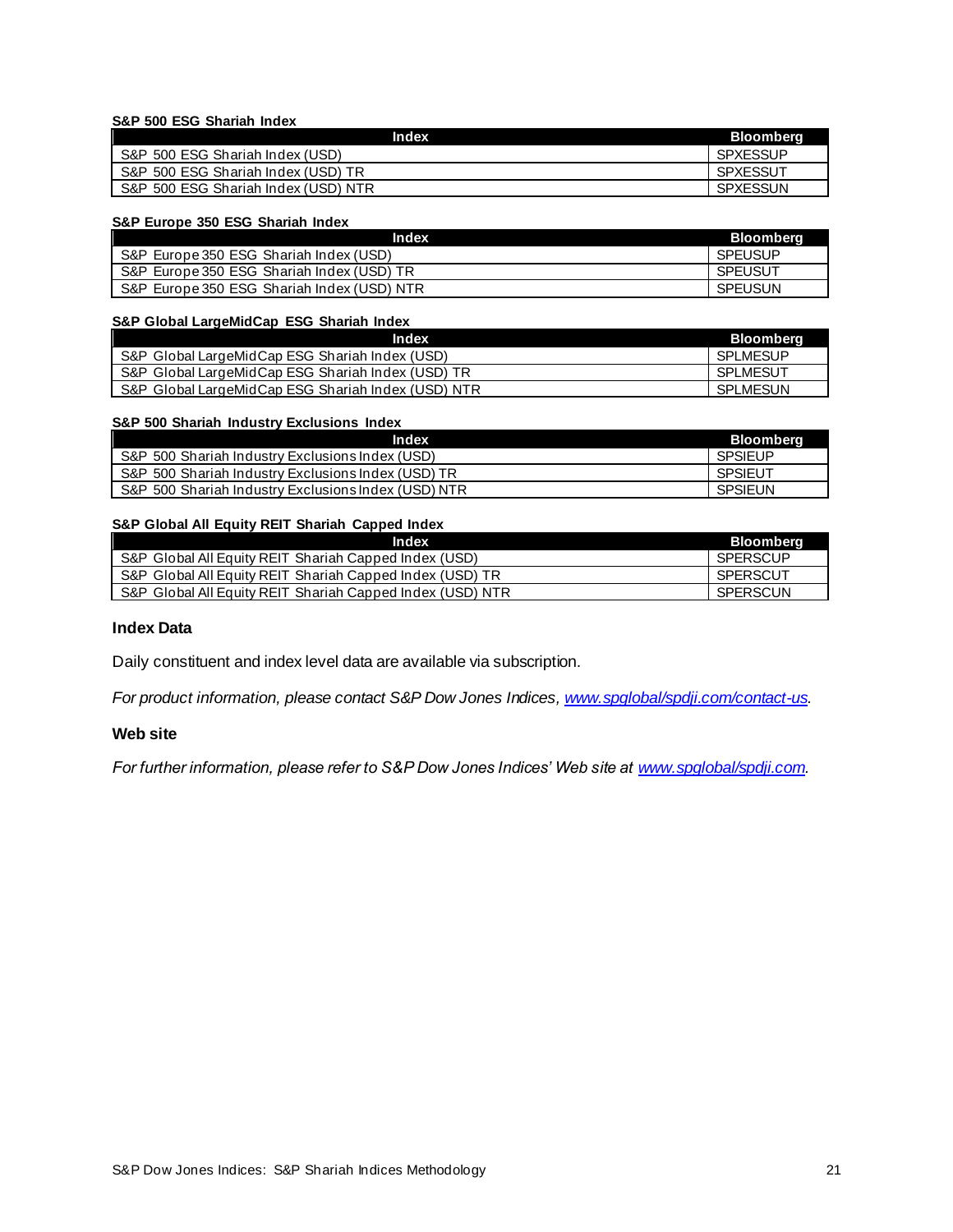## <span id="page-22-0"></span>Appendix

## <span id="page-22-1"></span>**Methodology Changes**

Methodology changes since January 1, 2015, are as follows:

|                                                                                      | <b>Effective Date</b> | Methodology                                                                                                                                                                                                        |                                                                                                                                                                                                                                                                                                                                                                                                                                                                                                                                                                                                                                                                                                                                          |
|--------------------------------------------------------------------------------------|-----------------------|--------------------------------------------------------------------------------------------------------------------------------------------------------------------------------------------------------------------|------------------------------------------------------------------------------------------------------------------------------------------------------------------------------------------------------------------------------------------------------------------------------------------------------------------------------------------------------------------------------------------------------------------------------------------------------------------------------------------------------------------------------------------------------------------------------------------------------------------------------------------------------------------------------------------------------------------------------------------|
| Change                                                                               | (After Close)         | <b>Previous</b>                                                                                                                                                                                                    | <b>Updated</b>                                                                                                                                                                                                                                                                                                                                                                                                                                                                                                                                                                                                                                                                                                                           |
| S&P Pan Arab<br>Composite<br>Shariah Dividend<br>Index:<br>Country<br>Representation | 08/01/2016            |                                                                                                                                                                                                                    | To ensure full regional representation in<br>the index, if there are no eligible<br>constituents for a member country, the<br>eligibility requirements for that country are<br>relaxed as follows:<br>• The requirement to maintain stable or<br>increasing dividends is reduced from<br>three years to two.<br>• If, following the above rule relaxation<br>there are still no eligible constituents,<br>the three-month ADVT requirement is<br>reduced from US\$ 0.2 million to US\$<br>0.1 million.<br>• If, following the above rule relaxations,<br>there are still no eligible constituents<br>from an unrepresented country, no<br>further relaxations will be made and<br>the country will remain unrepresented<br>in the index. |
| S&P Shariah<br>Dividend Indices:<br>Rebalancing<br>Schedule                          | 08/01/2016            | The indices are rebalanced semi-annually<br>in January and July, and are reviewed in<br>April and October.                                                                                                         | The indices are rebalanced annually in<br>July, and are reviewed in January, April<br>and October.                                                                                                                                                                                                                                                                                                                                                                                                                                                                                                                                                                                                                                       |
| S&P Shariah<br>Dividend Indices:<br>Constituent<br><b>Selection Buffers</b>          | 08/01/2016            | If a current index constituent of an S&P<br>Shariah Dividend Index is among the top<br>40 ranking stocks by indicated annual<br>dividend yield during the index<br>rebalancing, the stock remains in the<br>index. | If a current index constituent of an S&P<br>Shariah Dividend Index is among the top<br>35 ranking stocks by indicated annual<br>dividend yield during the index<br>rebalancing, the stock remains in the<br>index (i.e., a 35-stock buffer). Conversely,<br>a non-constituent stock ranking among<br>the top 25 will replace the lowest-ranked<br>current constituent.                                                                                                                                                                                                                                                                                                                                                                   |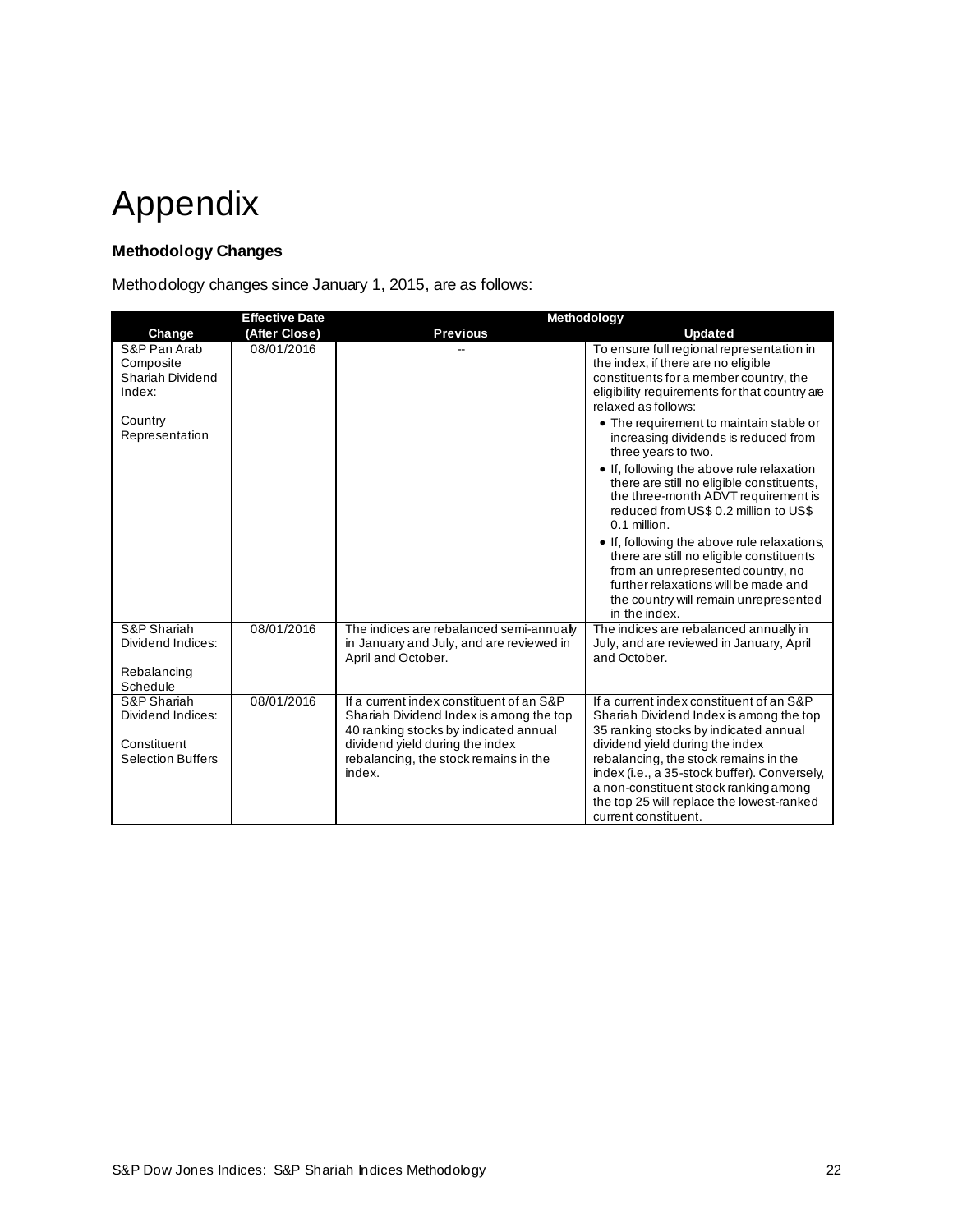## <span id="page-23-0"></span>Disclaimer

© 2022 S&P Dow Jones Indices. All rights reserved. S&P, S&P 500, S&P 500 LOW VOLATILITY INDEX, S&P 100, S&P COMPOSITE 1500, S&P 400, S&P MIDCAP 400, S&P 600, S&P SMALLCAP 600, S&P GIVI, GLOBAL TITANS, DIVIDEND ARISTOCRATS, S&P TARGET DATE INDICES, S&P PRISM, S&P STRIDE, GICS, SPIVA, SPDR and INDEXOLOGY are registered trademarks of S&P Global, Inc. ("S&P Global") or its affiliates. DOW JONES, DJ, DJIA, THE DOW and DOW JONES INDUSTRIAL AVERAGE are registered trademarks of Dow Jones Trademark Holdings LLC ("Dow Jones"). These trademarks together with others have been licensed to S&P Dow Jones Indices LLC. Redistribution or reproduction in whole or in part are prohibited without written permission of S&P Dow Jones Indices LLC. This document does not constitute an offer of services in jurisdictions where S&P Dow Jones Indices LLC, S&P Global, Dow Jones or their respective affiliates (collectively "S&P Dow Jones Indices") do not have the necessary licenses. Except for certain custom index calculation services, all information provided by S&P Dow Jones Indices is impersonal and not tailored to the needs of any person, entity or group of persons. S&P Dow Jones Indices receives compensation in connection with licensing its indices to third parties and providing custom calculation services. Past performance of an index is not an indication or guarantee of future results.

It is not possible to invest directly in an index. Exposure to an asset class represented by an index may be available through investable instruments based on that index. S&P Dow Jones Indices does not sponsor, endorse, sell, promote or manage any investment fund or other investment vehicle that is offered by third parties and that seeks to provide an investment return based on the performance of any index. S&P Dow Jones Indices makes no assurance that investment products based on the index will accurately track index performance or provide positive investment returns. S&P Dow Jones Indices LLC is not an investment advisor, and S&P Dow Jones Indices makes no representation regarding the advisability of investing in any such investment fund or other investment vehicle. A decision to invest in any such investment fund or other investment vehicle should not be made in reliance on any of the statements set forth in this document. Prospective investors are advised to make an investment in any such fund or other vehicle only after carefully considering the risks associated with investing in such funds, as detailed in an offering memorandum or similar document that is prepared by or on behalf of the issuer of the investment fund or other investment product or vehicle. S&P Dow Jones Indices LLC is not a tax advisor. A tax advisor should be consulted to evaluate the impact of any tax-exempt securities on portfolios and the tax consequences of making any particular investment decision. Inclusion of a security within an index is not a recommendation by S&P Dow Jones Indices to buy, sell, or hold such security, nor is it considered to be investment advice.

These materials have been prepared solely for informational purposes based upon information generally available to the public and from sources believed to be reliable. No content contained in these materials (including index data, ratings, credit-related analyses and data, research, valuations, model, software or other application or output therefrom) or any part thereof ("Content") may be modified, reverseengineered, reproduced or distributed in any form or by any means, or stored in a database or retrieval system, without the prior written permission of S&P Dow Jones Indices. The Content shall not be used for any unlawful or unauthorized purposes. S&P Dow Jones Indices and its third-party data providers and licensors (collectively "S&P Dow Jones Indices Parties") do not guarantee the accuracy, completeness, timeliness or availability of the Content. S&P Dow Jones Indices Parties are not responsible for any errors or omissions, regardless of the cause, for the results obtained from the use of the Content. THE CONTENT IS PROVIDED ON AN "AS IS" BASIS. S&P DOW JONES INDICES PARTIES DISCLAIM ANY AND ALL EXPRESS OR IMPLIED WARRANTIES, INCLUDING, BUT NOT LIMITED TO, ANY WARRANTIES OF MERCHANTABILITY OR FITNESS FOR A PARTICULAR PURPOSE OR USE, FREEDOM FROM BUGS, SOFTWARE ERRORS OR DEFECTS, THAT THE CONTENT'S FUNCTIONING WILL BE UNINTERRUPTED OR THAT THE CONTENT WILL OPERATE WITH ANY SOFTWARE OR HARDWARE CONFIGURATION. In no event shall S&P Dow Jones Indices Parties be